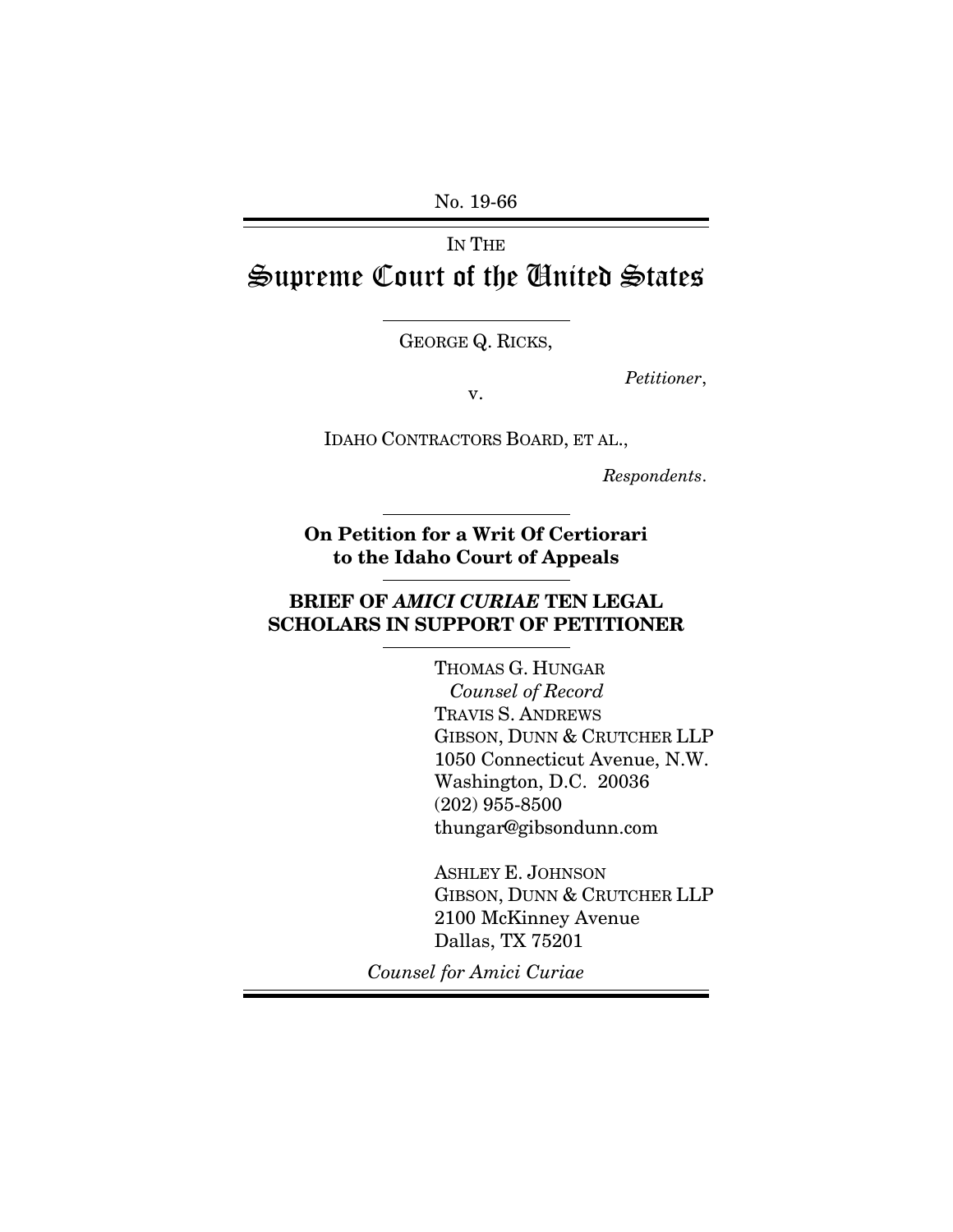# **TABLE OF CONTENTS**

|     |                            |                                                                                                                                                                 | Page |  |  |
|-----|----------------------------|-----------------------------------------------------------------------------------------------------------------------------------------------------------------|------|--|--|
|     | INTEREST OF AMICI CURIAE 1 |                                                                                                                                                                 |      |  |  |
|     |                            |                                                                                                                                                                 |      |  |  |
|     |                            |                                                                                                                                                                 |      |  |  |
| I.  |                            | THE COURT SHOULD RECONSIDER SMITH IN<br><b>LIGHT OF POST-SMITH DEVELOPMENTS</b><br>HIGHLIGHTING CRITICAL FLAWS IN THAT<br>DECISION AND ITS UNDERSTANDING OF THE |      |  |  |
|     |                            | A. Smith Was A Major Departure From                                                                                                                             |      |  |  |
|     | В.                         | <i>Smith</i> Is Contrary To The Original<br>Meaning Of The Free Exercise Clause8                                                                                |      |  |  |
|     | C.                         | <i>Smith</i> Is Inconsistent With A Key<br>Purpose Of The Free Exercise Clause14                                                                                |      |  |  |
|     |                            | D. Smith's Factual And Legal Premises                                                                                                                           |      |  |  |
| II. |                            | <b>STARE DECISIS DOES NOT BAR</b><br>RECONSIDERATION OF SMITH.  18                                                                                              |      |  |  |
|     | A.                         | Nearly All Of This Court's Major Free-<br><b>Exercise Precedents Were Decided</b><br>Without Reliance on Smith's Crabbed<br>View of Free Exercise Rights19      |      |  |  |
|     | Β.                         | Lower Courts Have Struggled To<br>Apply Smith's Framework, Creating<br>Differences Across Jurisdictions21                                                       |      |  |  |
|     |                            |                                                                                                                                                                 |      |  |  |
|     |                            | APPENDIX: LIST OF AMICI CURIAE 1a                                                                                                                               |      |  |  |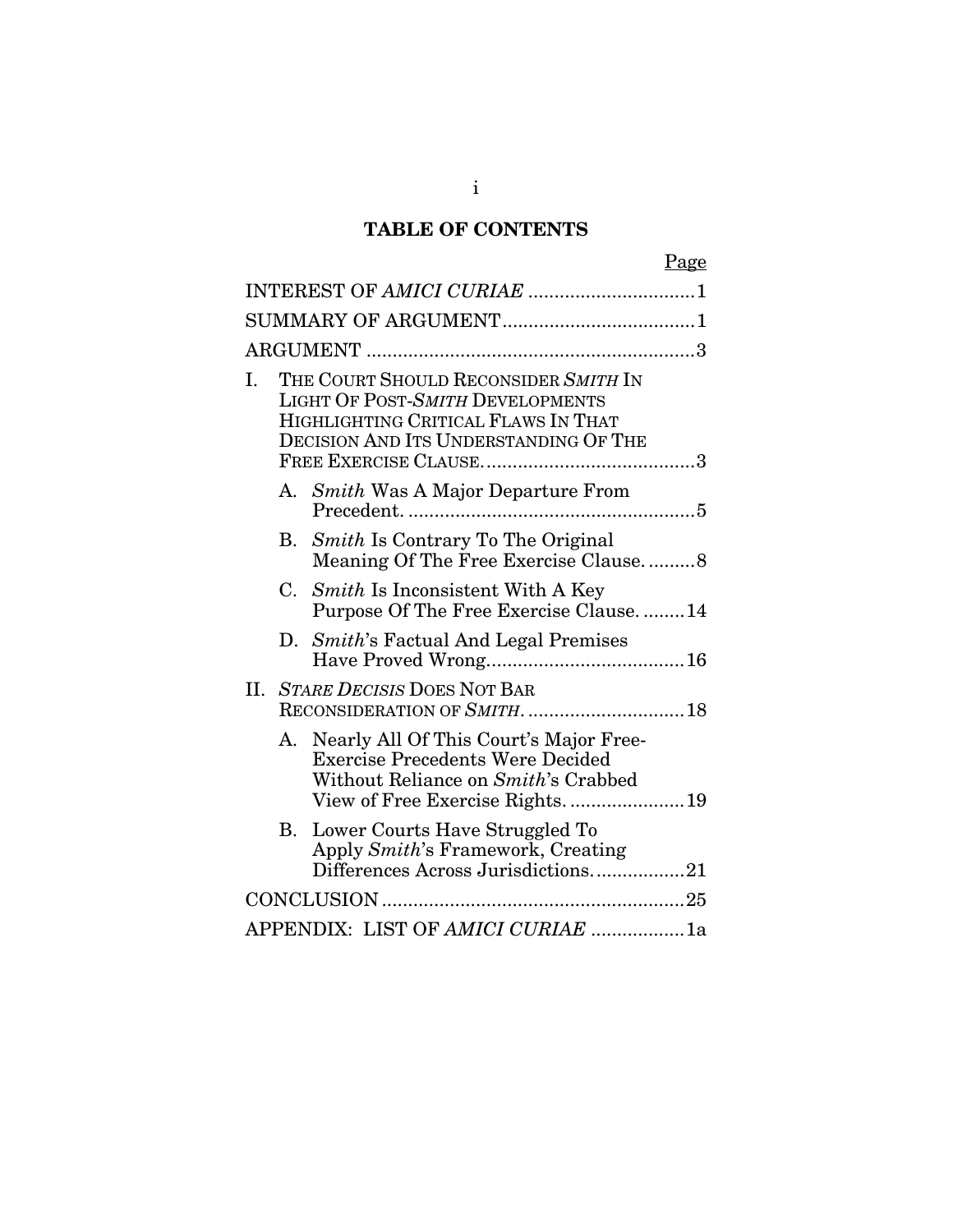# **TABLE OF AUTHORITIES**

Page(s)

# **Cases**

| Axson-Flynn v. Johnson,                                        |
|----------------------------------------------------------------|
| Burwell v. Hobby Lobby Stores, Inc.,                           |
| Christian Legal Society v. Martinez,                           |
| Church of the Lukumi Babalu Aye, Inc.<br>v. City of Hialeah,   |
| City of Boerne v. Flores,                                      |
| Employment Division v. Smith,                                  |
| Fraternal Order of Police v. City of<br>Newark,                |
| Frazee v. Illinois Dep't of Emp. Sec.,                         |
| Gonzales v. O Centro Espirita<br>Beneficente Uniao de Vegetal, |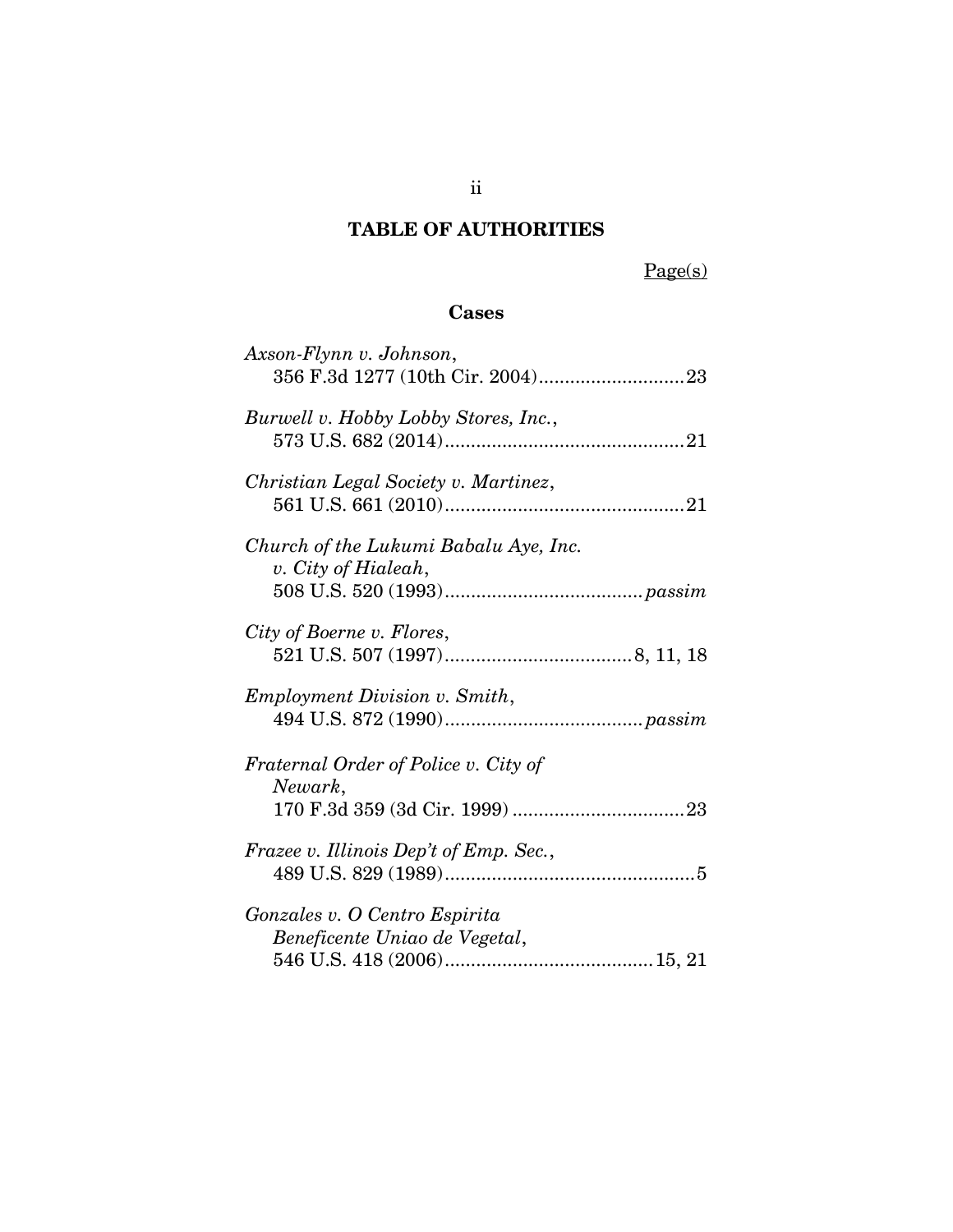| Holt v. Hobbs,                                                                                                                                                                                                                                                                                                                                                |
|---------------------------------------------------------------------------------------------------------------------------------------------------------------------------------------------------------------------------------------------------------------------------------------------------------------------------------------------------------------|
| Hosanna-Tabor v. EEOC,                                                                                                                                                                                                                                                                                                                                        |
| Janus v. State, Cty., and Mun. Emps.,                                                                                                                                                                                                                                                                                                                         |
| Jones v. Opelika,                                                                                                                                                                                                                                                                                                                                             |
| Locke v. Davey,                                                                                                                                                                                                                                                                                                                                               |
| Masterpiece Cakeshop, Ltd. v. Colorado<br>Civil Rights Commission,                                                                                                                                                                                                                                                                                            |
| Midrash Sephardi, Inc. v. Town of<br>Surfside,                                                                                                                                                                                                                                                                                                                |
| Minersville School District Board of<br>Education v. Gobitis,                                                                                                                                                                                                                                                                                                 |
| Pearson v. Callahan,                                                                                                                                                                                                                                                                                                                                          |
| People v. Philips,<br>Court of General Sessions, City of                                                                                                                                                                                                                                                                                                      |
| Reynolds v. United States,<br>$98 \text{ U.S. } 244 \, (1879) \dots 568 \, (1879) \dots 568 \, (1899) \dots 568 \, (1899) \dots 568 \, (1899) \dots 568 \, (1899) \dots 568 \, (1899) \dots 568 \, (1899) \dots 568 \, (1899) \dots 568 \, (1899) \dots 568 \, (1899) \dots 568 \, (1899) \dots 568 \, (1899) \dots 568 \, (1899) \dots 568 \, (1899) \dots $ |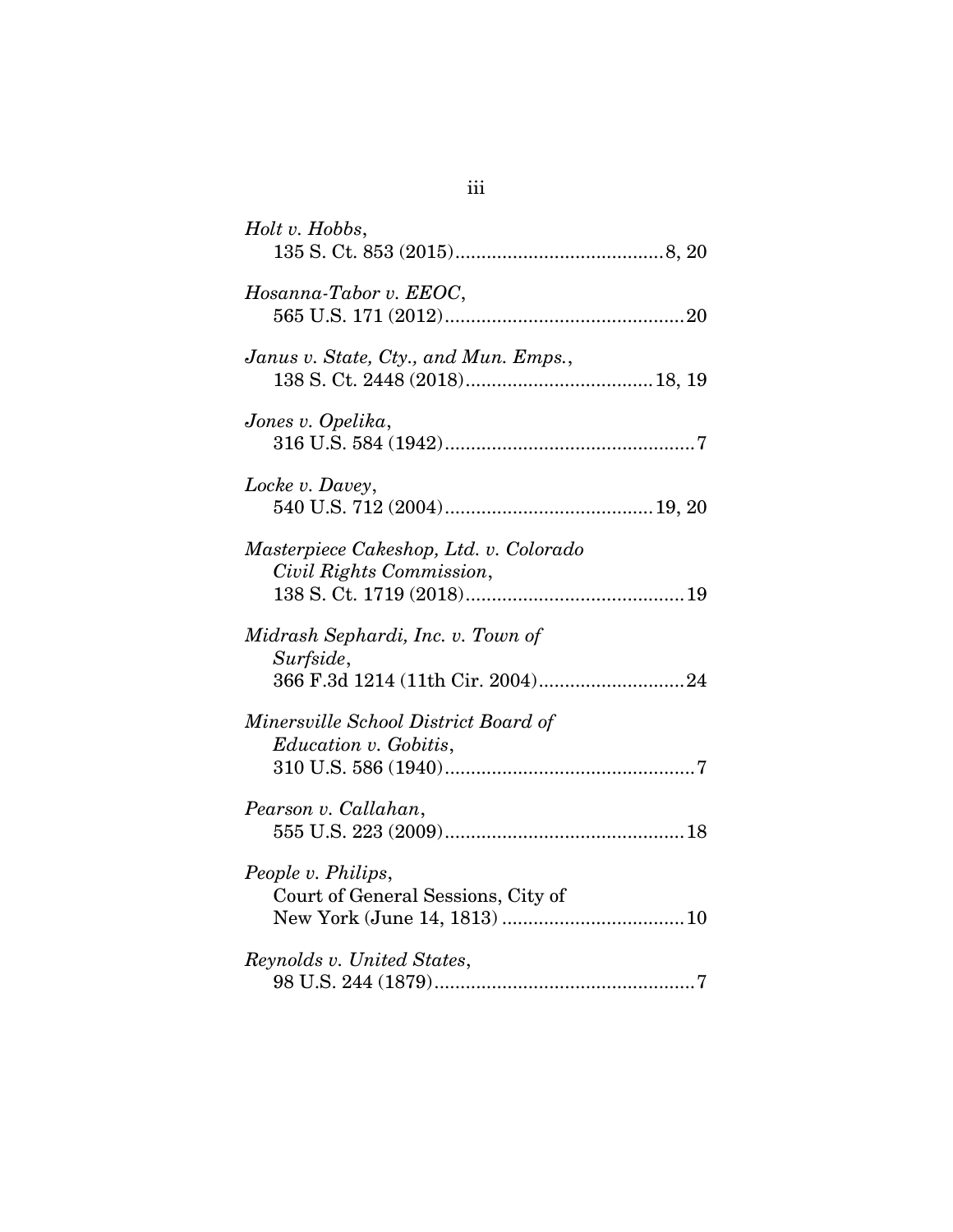| $\mathbf{Q}$ totutog                                                                                           |
|----------------------------------------------------------------------------------------------------------------|
| Wisconsin v. Yoder,                                                                                            |
| West Virginia Board of Education v.<br>Barnette,                                                               |
| Ward v. Polite,                                                                                                |
| Trinity Lutheran v. Comer,                                                                                     |
| Thomas v. Review Bd. of Indiana Emp.<br>Sec. Div.,                                                             |
| Stormans, Inc. v. Wiesman,<br>794 F.3d 1064 (9th Cir. 2015), cert.<br>denied, 136 S. Ct. 2433 (2016)22, 23, 24 |
| Stinemetz v. Kan. Health Pol'y Auth.,                                                                          |
| Sherbert v. Verner,                                                                                            |

#### **Statutes**

# **Constitutional Provisions**

|--|--|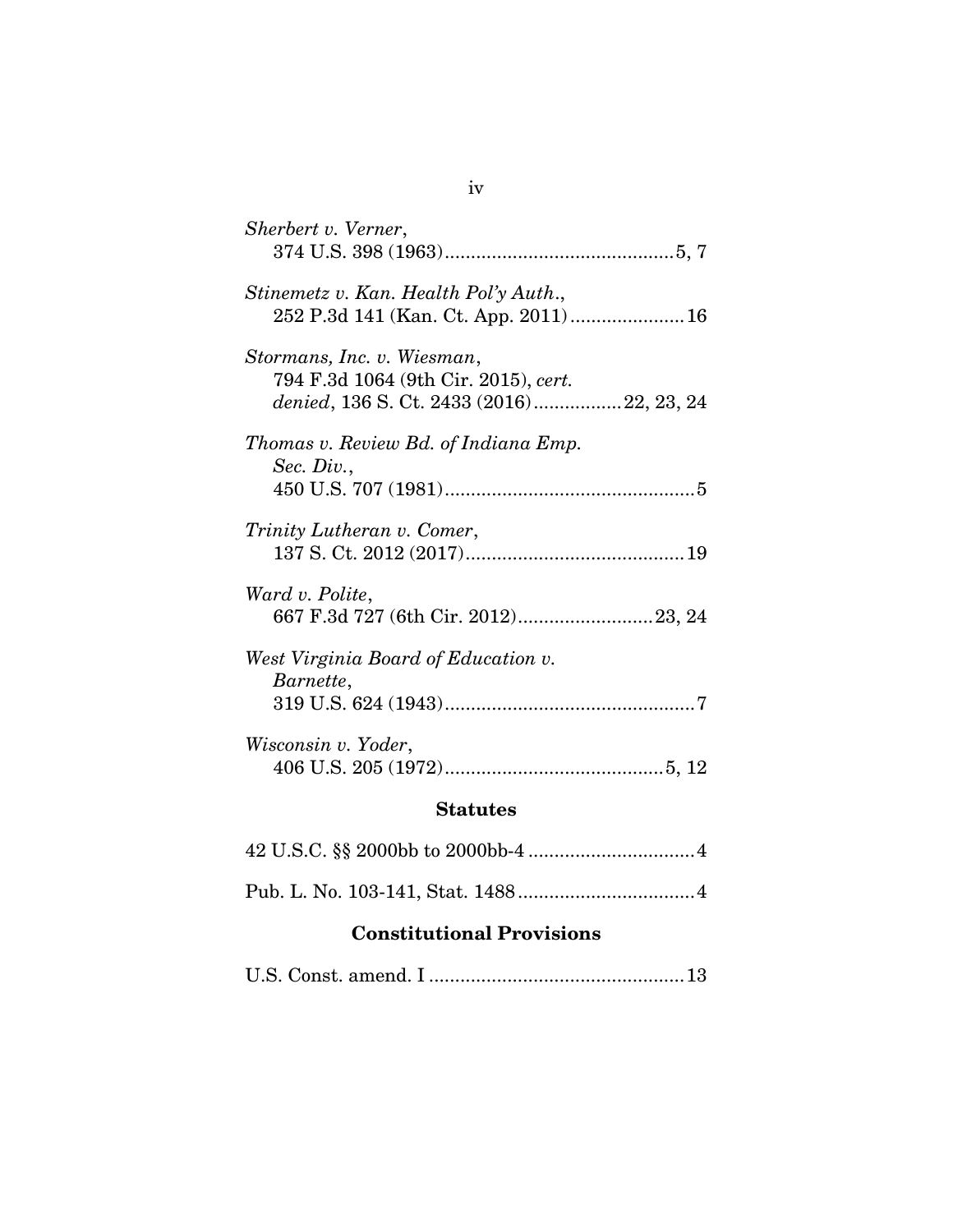# **Other Authorities**

| Brad Cooper, <i>Jehovah's</i> Witness Who<br>Needed Bloodless Transplant Dies,<br>KANSAS CITY STAR, Oct. 25, 2012                             |
|-----------------------------------------------------------------------------------------------------------------------------------------------|
| Christopher C. Lund, A Matter of<br>Constitutional Luck: The General<br>Applicability Requirement in Free<br>Exercise Jurisprudence, 26 Harv. |
| Christopher C. Lund, Free Exercise<br>Reconceived: The Logic and Limits of<br>Hosanna-Tabor, 108 Nw. U. L. Rev.                               |
| Christopher C. Lund, Martyrdom and<br>Religious Freedom, 50 Conn. L. Rev.                                                                     |
| Douglas Laycock & Steven T. Collis,<br>Generally Applicable Law and the<br>Free Exercise of Religion,                                         |
| Douglas Laycock, Regulatory<br>Exemptions of Religious Behavior<br>and the Original Understanding of<br>the Establishment Clause, 81 Notre    |
| Douglas Laycock, Religious Liberty and<br>the Culture Wars, 2014 U. Ill. L. Rev.<br>$839~(2014) \dots 14$                                     |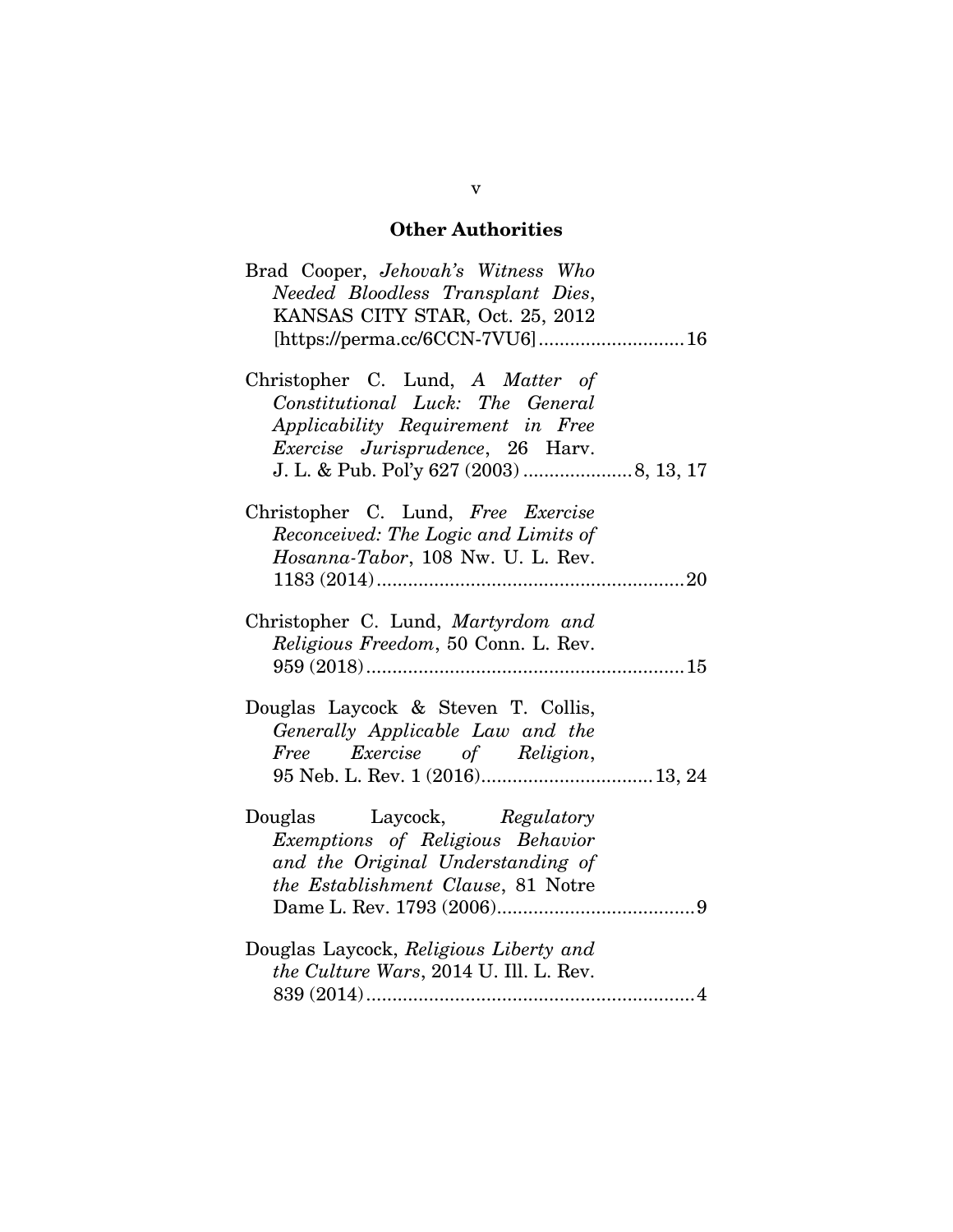| Douglas Laycock, The Remnants of Free                                                                                                                     |
|-----------------------------------------------------------------------------------------------------------------------------------------------------------|
| <i>Exercise</i> , 1990 Sup. Ct. Rev. 1 (1990)8, 12, 13                                                                                                    |
| Editorial, The Necessity of Religion: The<br>High Court Says Religious Freedom is<br>a Luxury—Wrong, L.A. Times (Apr.<br>$1990$ , $available$ $at$<br>19, |
| Edward McGlynn Gaffney, Jr., Hostility<br>to Religion, American Style,                                                                                    |
| James C. Phillips & John Yoo, On<br>Religious Freedom, Madison Was<br><i>Right</i> , Nat'l Review (Nov. 30, 2018),                                        |
| James D. Gordon, III, Free Exercise on<br>the Mountaintop, 79 Cal. L. Rev. 91                                                                             |
| John D. Inazu, More is More:<br>Strengthening Free Exercise, Speech,<br>and Association, 99 Minn. L. Rev. 485                                             |
| Michael W. McConnell, Free Exercise<br>Revisionism and the Smith Decision,                                                                                |
| Michael W. McConnell, The Origins and<br>Historical Understanding of Free<br>Exercise of Religion, 103 Harv. L.                                           |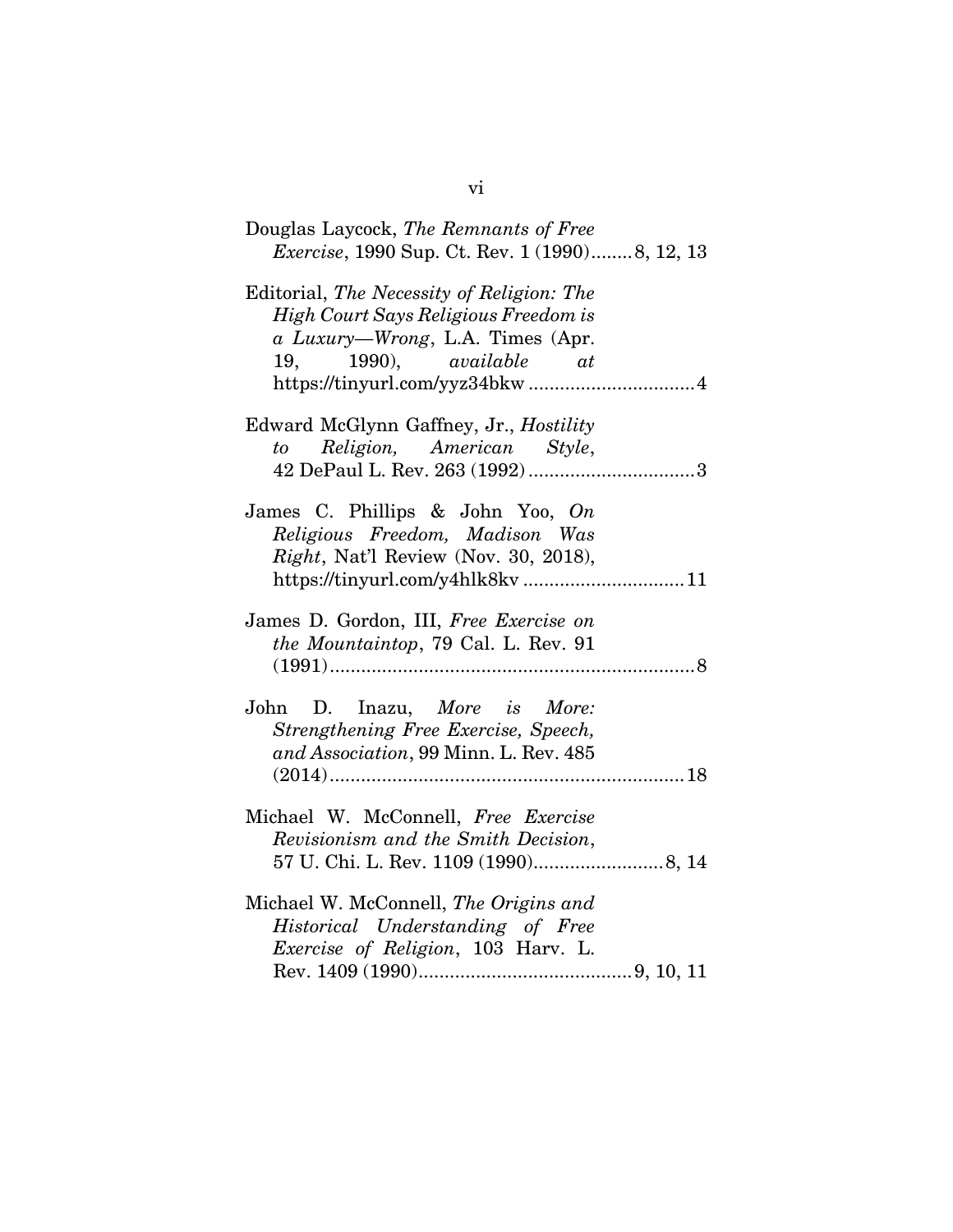| Michael W. McConnell, Religious<br>Freedom at a Crossroads, 59 U. Chi.                                                                                                      |
|-----------------------------------------------------------------------------------------------------------------------------------------------------------------------------|
| Nadine Strossen, 2006 Cato Sup. Ct.                                                                                                                                         |
| Nat Hentoff, Is Religious Lib-erty a<br><i>Luxury?</i> , Wash. Post (Sept. 15, 1990),<br>available<br>αt                                                                    |
| Pew Research Ctr., Religious Landscape<br>Study, https://tinyurl.com/y6ttqm7217                                                                                             |
| Philip A. Hamburger, A Constitutional<br>Right of Religious Exemption: An<br>Perspective,<br>Historical<br>60 Geo. Wash. L. Rev. 915 (1992)11                               |
| Richard F. Duncan, Free Exercise is<br>Dead, Long Live Free Exercise:<br>Smith, Lukumi and the General<br>Applicability Requirement,<br>3 U. Pa. J. Const. L. 850 (2001) 12 |
| Sarah Pulliam Bailey, Christianity Faces<br>Sharp Decline as Americans are<br>Becoming Even Less Affiliated with<br>Religion, Wash. Post (May 12, 2015),                    |
| Thomas C. Berg, Minority Religions and<br>the Religion Clauses, 82 Wash. U.                                                                                                 |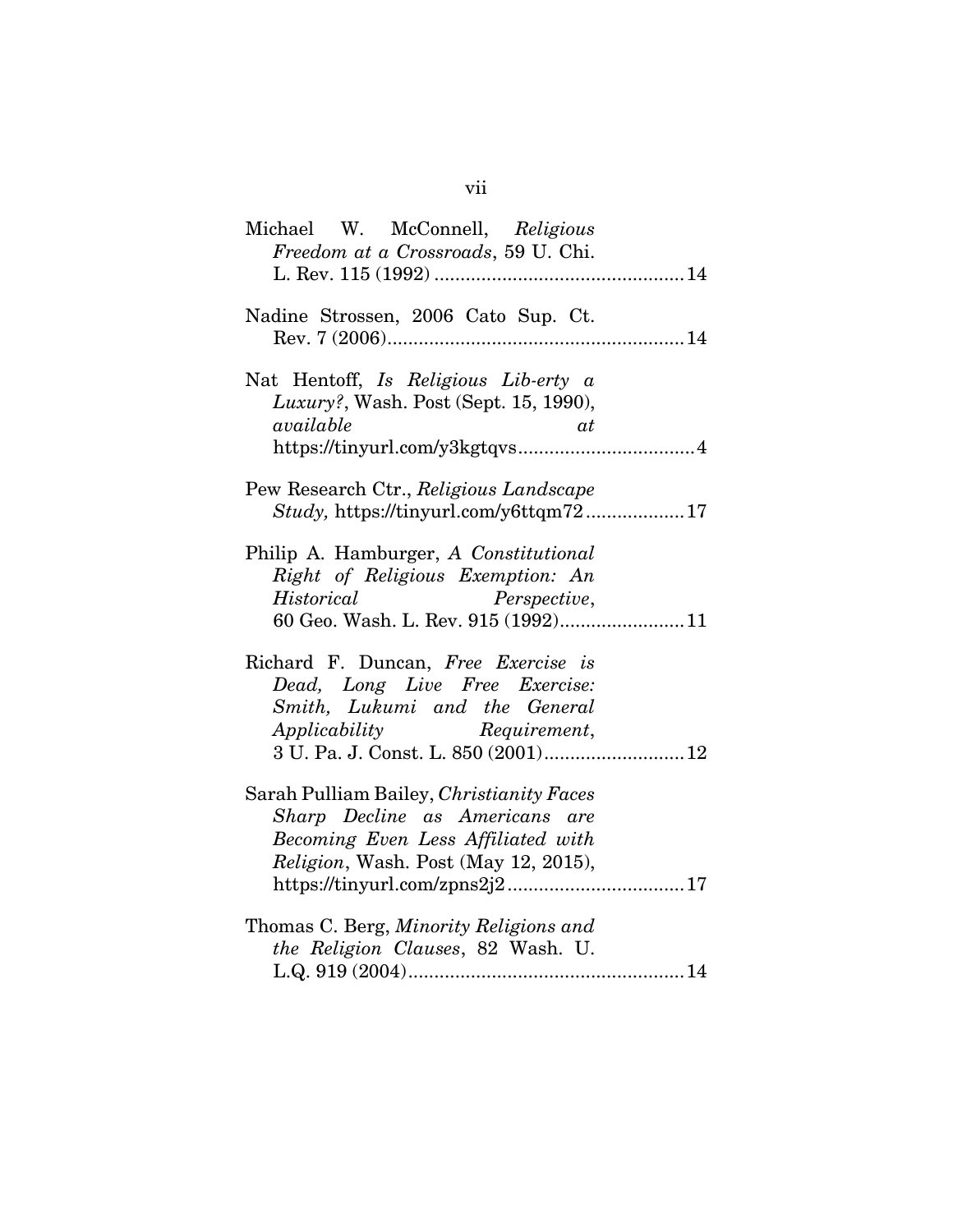#### **INTEREST OF** *AMICI CURIAE* 1

*Amici* are legal scholars who teach, research, and publish in the field of freedom of religion.2 *Amici* are committed to a view of free exercise that protects religious individuals and minorities and reconciles the original meaning and purpose of the Free Exercise Clause with this Court's jurisprudence. Legal scholarship published after the Court's decision in *Employment Division v. Smith*, 494 U.S. 872 (1990), including works authored by *amici*, has demonstrated that *Smith*'s novel holding that neutral laws of general applicability are exempt from rigorous scrutiny under the Free Exercise Clause suffers from fundamental flaws. Those flaws range from its abrupt departure from well-settled law to the absence of any careful analysis of the original meaning and purposes of the Clause. *Amici* seek to inform the Court of aspects of this scholarship that confirm the need for the Court to reconsider *Smith*.

#### **SUMMARY OF ARGUMENT**

Since its announcement, the Court's decision in *Smith* has been criticized from every side. *Smith* has faced unequivocal calls for reexamination by many members of the Court in concurring or dissenting

 $\overline{a}$ 

<sup>1</sup> Pursuant to Supreme Court Rule 37.6, counsel for *amici*  states that no counsel for a party authored this brief in whole or in part, and no person or entity other than *amici* or their counsel made a monetary contribution to this brief 's preparation or submission. All parties have received timely notice and consented to the filing of this brief.

<sup>2</sup> Individual *amici* are identified in the Appendix.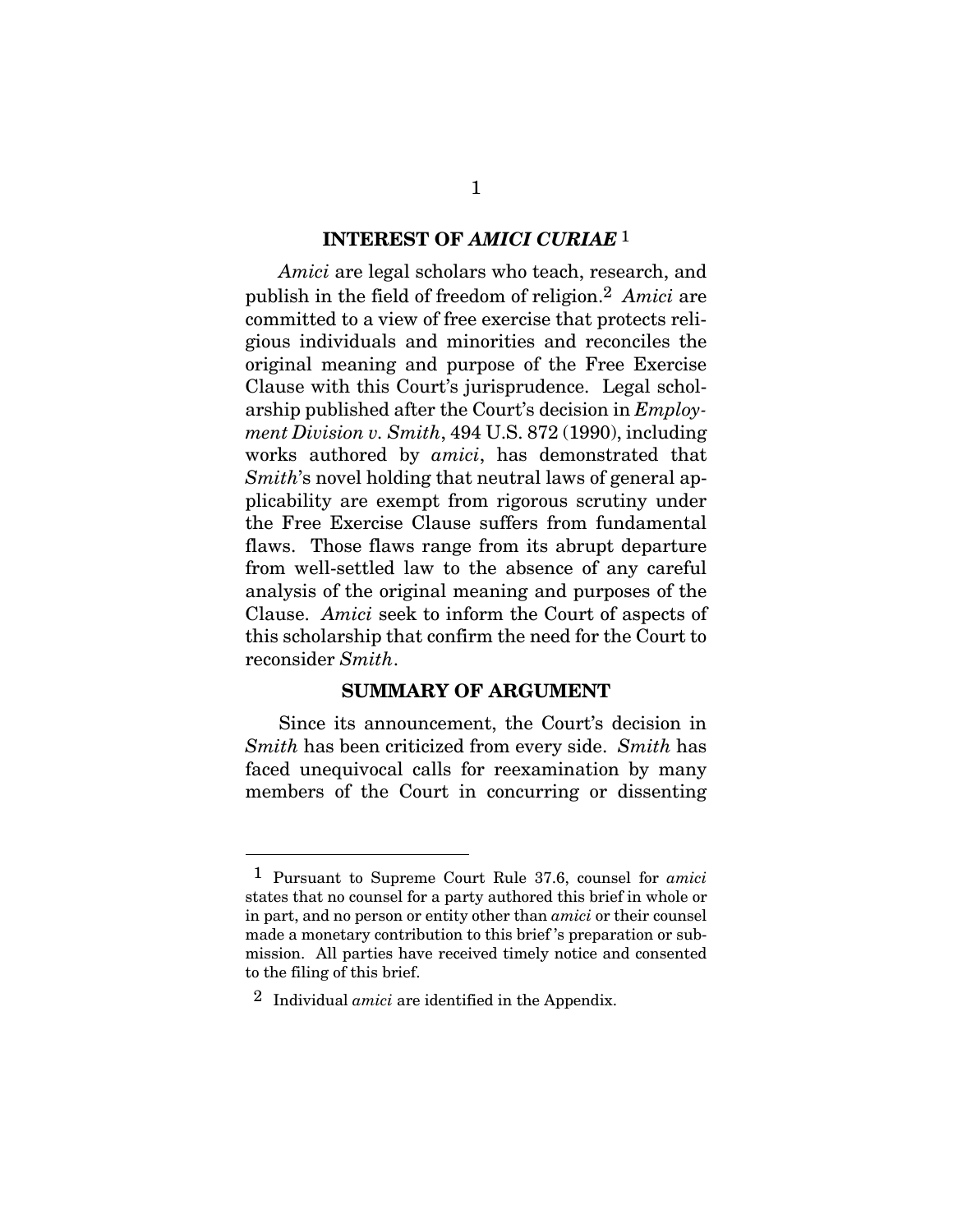opinions; widespread condemnation in the legal academy; attacks from Congress and state legislatures; and contemporary censure by the public.

*Smith* is ripe for reconsideration, and this case presents an excellent opportunity for the Court to engage in that endeavor. *Smith* itself was a departure from this Court's previously settled requirement that the government demonstrate a compelling interest before imposing a substantial burden on the free exercise of religion. The question of the proper interpretation of the Free Exercise Clause was not briefed in *Smith*, but it has been substantially elucidated by subsequent academic work. That scholarship reveals that the Framers understood the Clause not merely as embodying an equal protection principle that prohibits targeting or discriminating against religion, but also as a substantive protection granted to religious practices even in some circumstances where similar secular conduct can be prohibited. The *Smith* Court's undue contraction of the protections afforded by the Free Exercise Clause inevitably falls hardest on adherents of minority religions—the very individuals that the Clause was adopted to protect.

The *Smith* Court defended its holding, in part, based on the supposed unworkability of the traditional compelling-interest test. But subsequent history has shown the Court's fear to be baseless. Legislative rebellion against *Smith* led to application of a compelling-interest test similar to the pre-*Smith* regime in the Religious Freedom Restoration Act (RFRA), the Religious Land Use and Institutionalized Persons Act (RLUIPA), and state counterparts to RFRA, all without generating the problems predicted by the *Smith* Court.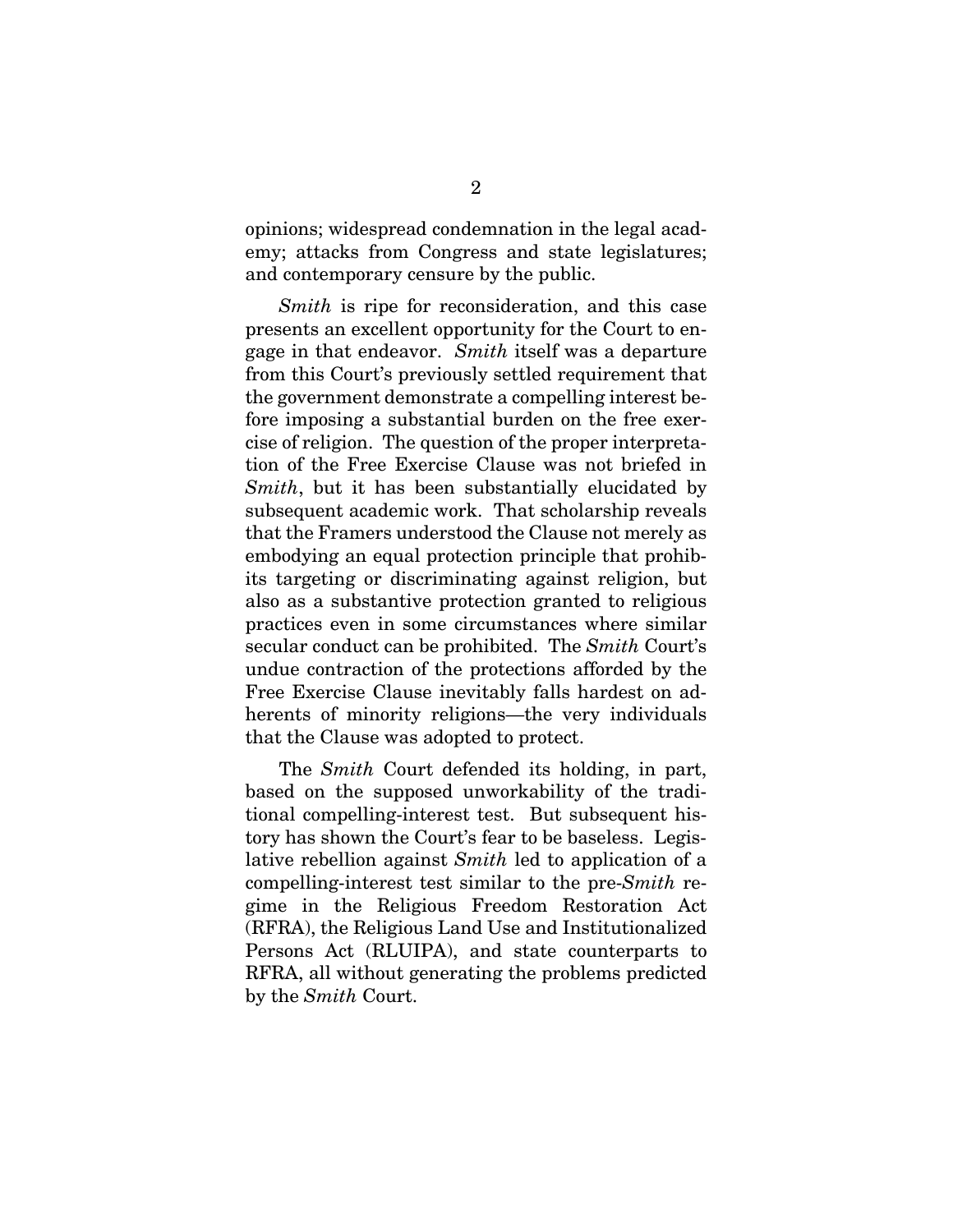*Stare decisis* presents no obstacle to reconsidering *Smith* and conforming free exercise law to the original meaning of the Clause and to this Court's pre-*Smith* precedents. A consistent undercurrent of resistance to *Smith* has resulted in a post-*Smith* set of free exercise cases from this Court that avoid giving full rein to *Smith*'s rationale and in fact have never applied *Smith* to reject another fully briefed free exercise claim. This reluctance to fully embrace or elaborate on *Smith* has left lower courts confused and prevented *Smith* from becoming embedded in free exercise jurisprudence. Accordingly, *amici* submit that certiorari should be granted so the Court may reconsider, and overrule, *Smith*.

#### **ARGUMENT**

**I. THE COURT SHOULD RECONSIDER** *SMITH* **IN LIGHT OF POST-***SMITH* **DEVELOPMENTS HIGH-LIGHTING CRITICAL FLAWS IN THAT DECISION AND ITS UNDERSTANDING OF THE FREE EXERCISE CLAUSE.**

In *Smith*, the Court departed from the original meaning of the Free Exercise Clause and abandoned decades of its own precedent to hold that a prohibition on religious exercise that is "merely the incidental effect of a generally applicable and otherwise valid provision" does not violate the First Amendment. *Emp't Div. v. Smith*, 494 U.S. 872, 878 (1990). And the Court embarked on this dramatic course reversal without the benefit of briefing from the parties or *amici* regarding the correctness of its newly minted standard.

Academic and political criticism was swift and widespread. *E.g.*, Edward McGlynn Gaffney, Jr., *Hostility to Religion, American Style*, 42 DePaul L. Rev.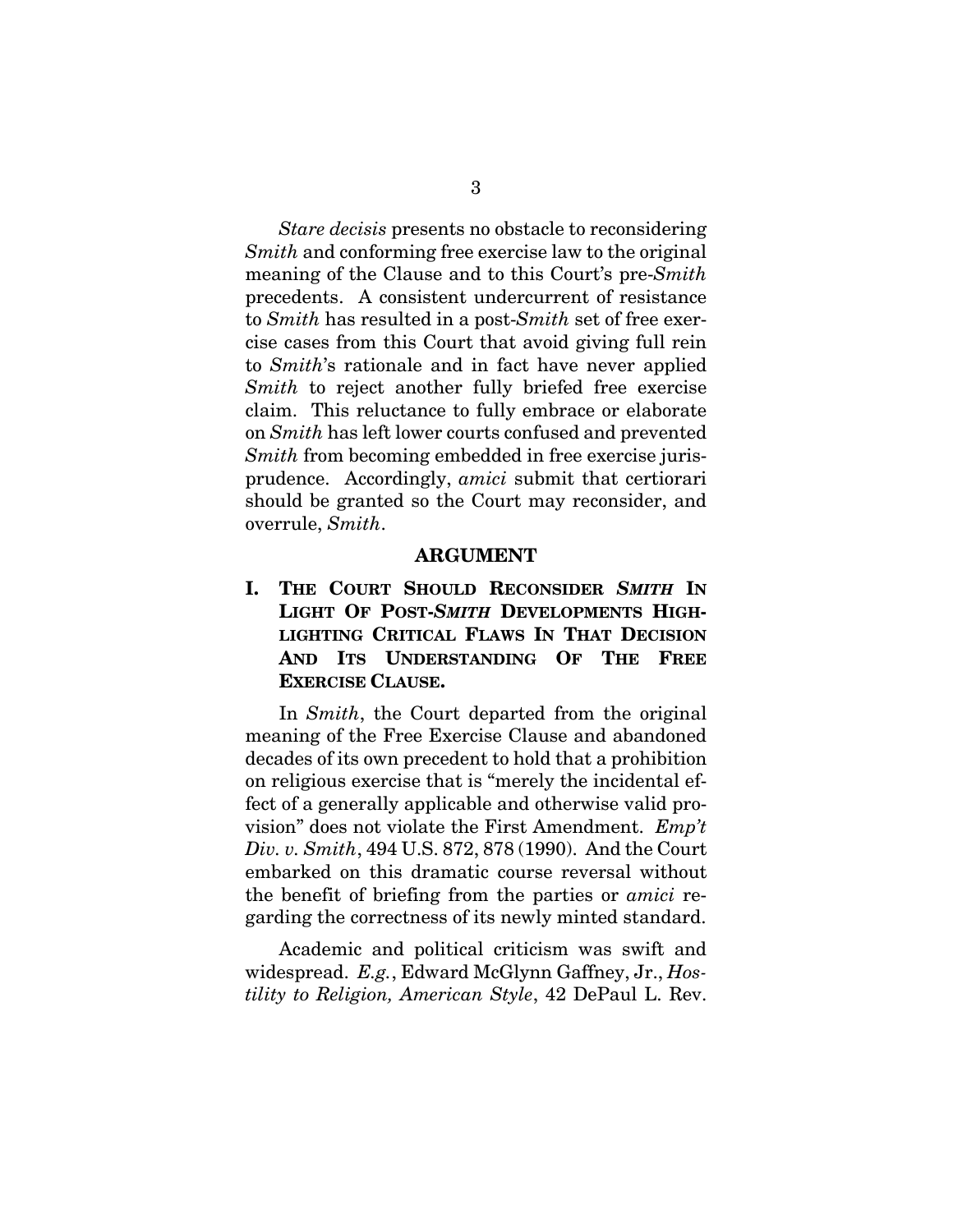263, 294 (1992) ("Several commentators have noted egregious flaws in the Court's opinion.") (collecting articles); Editorial, *The Necessity of Religion: The High Court Says Religious Freedom Is a Luxury—Wrong*, L.A. Times (Apr. 19, 1990), https://tinyurl.com/yyz34bkw; Nat Hentoff, *Is Religious Liberty a Luxury?*, Wash. Post (Sept. 15, 1990), https://tinyurl.com/y3kgtqvs. Subsequent scholarship has highlighted substantial evidence that the original meaning of the Free Exercise Clause is irreconcilable with the rule announced in *Smith*. Granting certiorari will permit the Court to reconsider *Smith* in light of that evidence, which the *Smith* Court did not have before it and thus did not take into account.

*Smith* has also been proven wrong in its prediction that consistent application of a compelling-interest standard "would be courting anarchy." 494 U.S. at 888. Shortly after *Smith* was decided, Congress adopted RFRA to provide statutory religious liberty protection based on the standard that this Court abandoned in *Smith*; numerous States across the country also passed similar laws. Pub. L. No. 103-141, 107 Stat. 1488 (1993) (codified principally at 42 U.S.C. §§ 2000bb to 2000bb-4); *see* Douglas Laycock, *Religious Liberty and the Culture Wars*, 2014 U. Ill. L. Rev. 839, 845 (2014) (collecting state RFRAs). Over two decades of application of these laws has demonstrated that the compelling-interest test is susceptible of principled, sensible application. Now that actual experience has disproven this fundamental premise underlying *Smith*, reconsideration is warranted.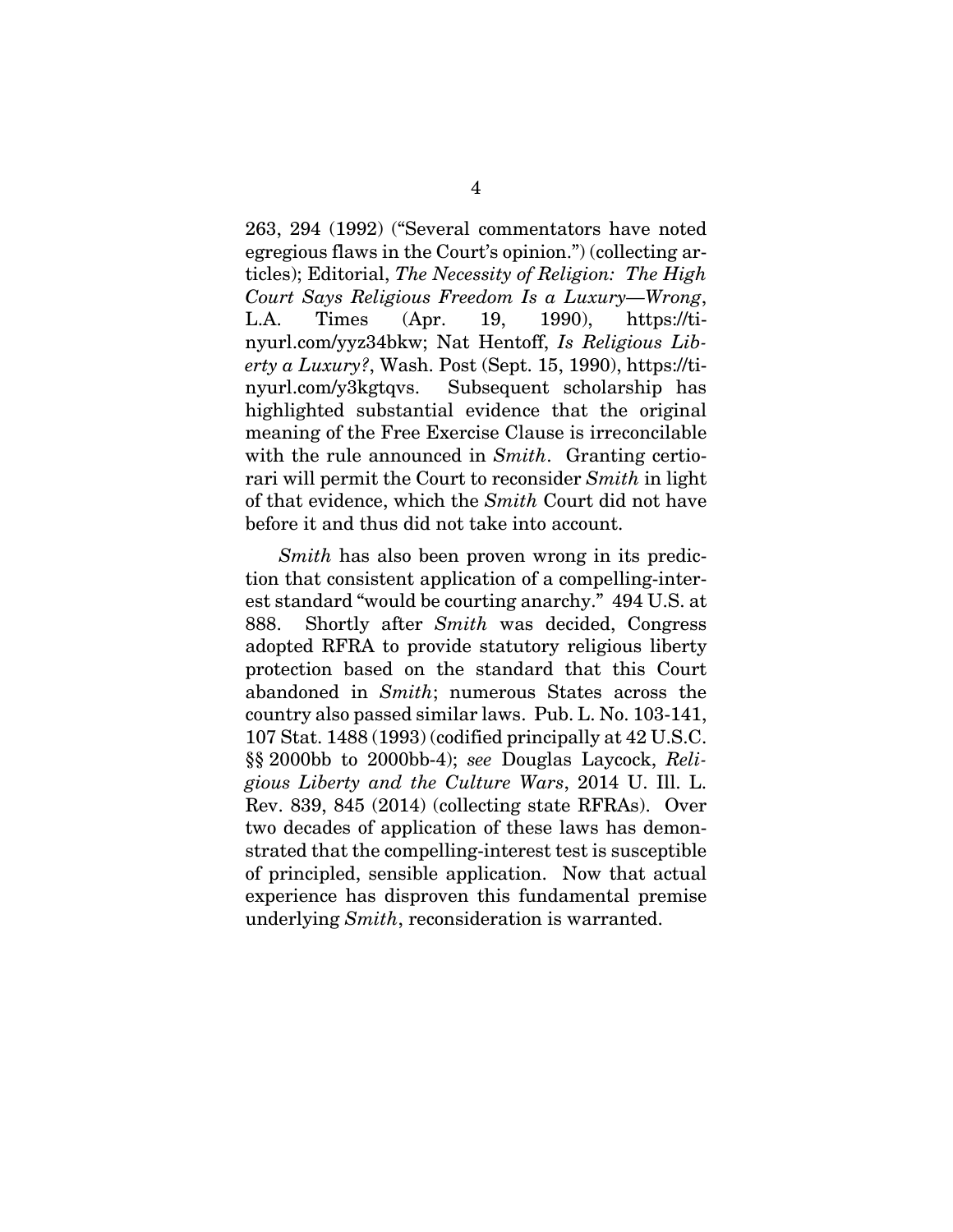### **A.** *Smith* **Was A Major Departure From Precedent.**

Prior to the Court's decision in *Smith*, the compelling-interest test was a central component of judicial application of the Free Exercise Clause. Under that framework, government regulatory schemes that substantially burdened religious exercise could not pass muster unless the burden was narrowly tailored to serve a compelling governmental interest. *See Sherbert v. Verner*, 374 U.S. 398, 406–07 (1963). The Court emphasized that "in this highly sensitive constitutional area, only the gravest abuses, endangering paramount interest, give occasion for permissible limitation." *Id.* at 406 (internal quotation marks and alteration omitted).

The Court reaffirmed that standard in *Wisconsin v. Yoder*, 406 U.S. 205 (1972), in which even the State's "high responsibility for education of its citizens" was not a sufficiently compelling interest to require Amish parents "to cause their children to attend formal high school to age 16." *Id.* at 213, 234. Other cases were to the same effect. *E.g.*, *Thomas v. Review Bd. of Ind. Emp't Sec. Div.*, 450 U.S. 707, 719 (1981) (claimant could not be denied unemployment benefits when "[n]either of the interests advanced [was] sufficiently compelling to justify the burden upon [claimant's] religious liberty"); *Frazee v. Ill. Dep't of Emp't Sec.*, 489 U.S. 829, 835 (1989) ("[T]here may exist state interests sufficiently compelling to override a legitimate claim to the free exercise of religion. No such interest has been presented here.").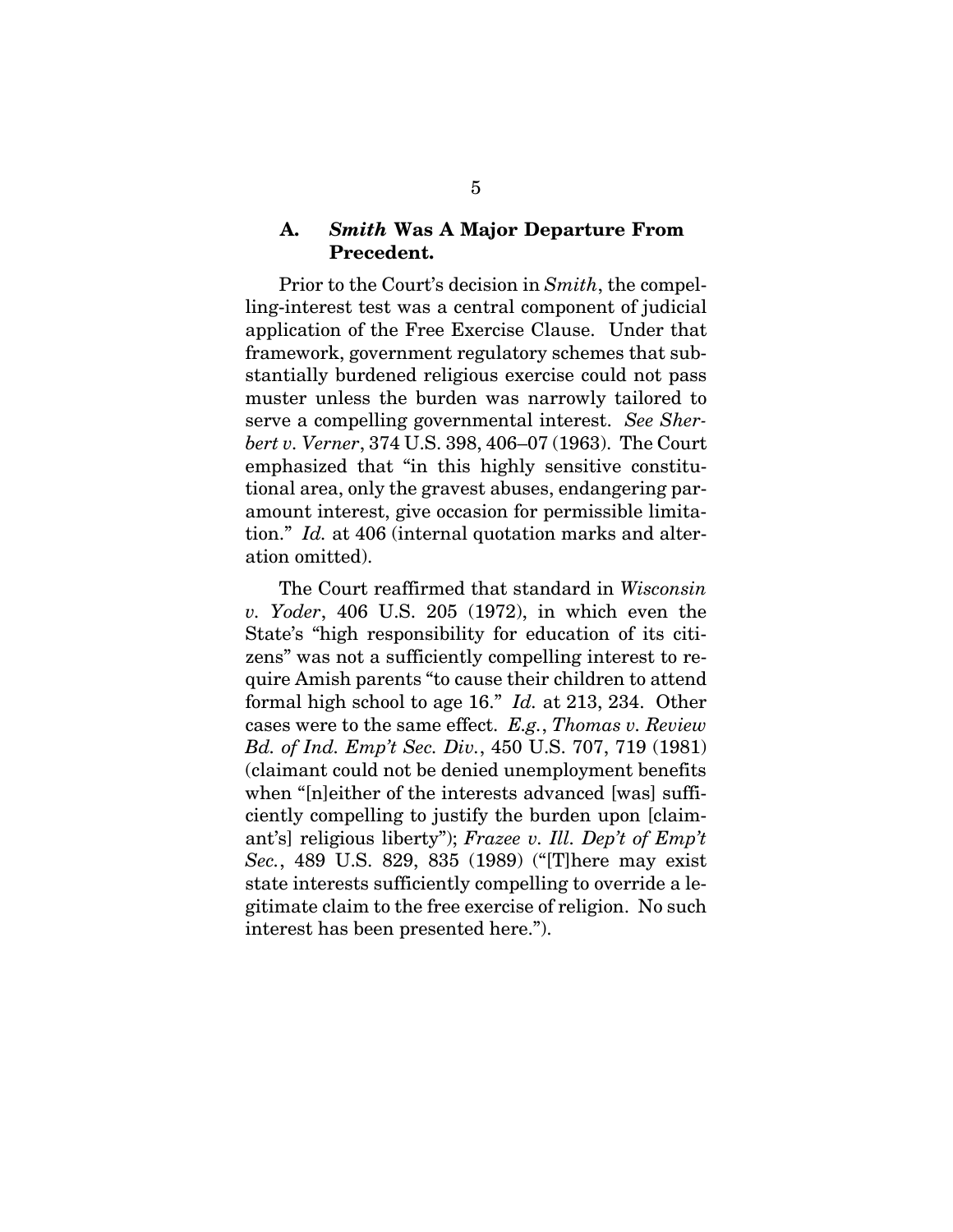When *Smith* came before the Court, then, the parties litigated under the compelling-interest test, debating whether Oregon had a sufficiently compelling interest in its prohibition of the consumption of peyote to justify application of that prohibition to individuals who "ingested peyote for sacramental purposes at a ceremony of the Native American Church." *Smith*, 494 U.S. at 874.Despite the parties' embrace of the compelling-interest framework, however, the Court departed from it, rejecting the idea that "an individual's religious beliefs excuse him from compliance with an otherwise valid law prohibiting conduct that the State is free to regulate." *Id.* at 878–79. The Court did not explicitly overrule *Sherbert*, but recast it as limited to "the unemployment compensation field" and "a context that lent itself to individualized governmental assessment of the reasons for the relevant conduct." *Id*. at 884. As for *Yoder*, the Court dismissed it (and similar applications of the compellinginterest test) as involving a "hybrid situation," where more than simply free exercise rights were at stake. *Id.* at 882. Where, as in *Smith*, free exercise rights alone were at stake, the Court replaced the *Sherbert* test with a new rule upholding neutral and generally applicable laws even when they substantially burden a particular religious practice, without regard to the justification for such burdens. *Id.* at 878, 882, 885.

In so holding, *Smith* relied on cases that the Court had previously eschewed, at least by implication. *See Church of the Lukumi Babalu Aye, Inc. v. City of Hialeah*, 508 U.S. 520, 569 (1993) (Souter, J., concurring) (arguing that the "subsequent treatment by the Court" of "cases on which *Smith* primarily relied as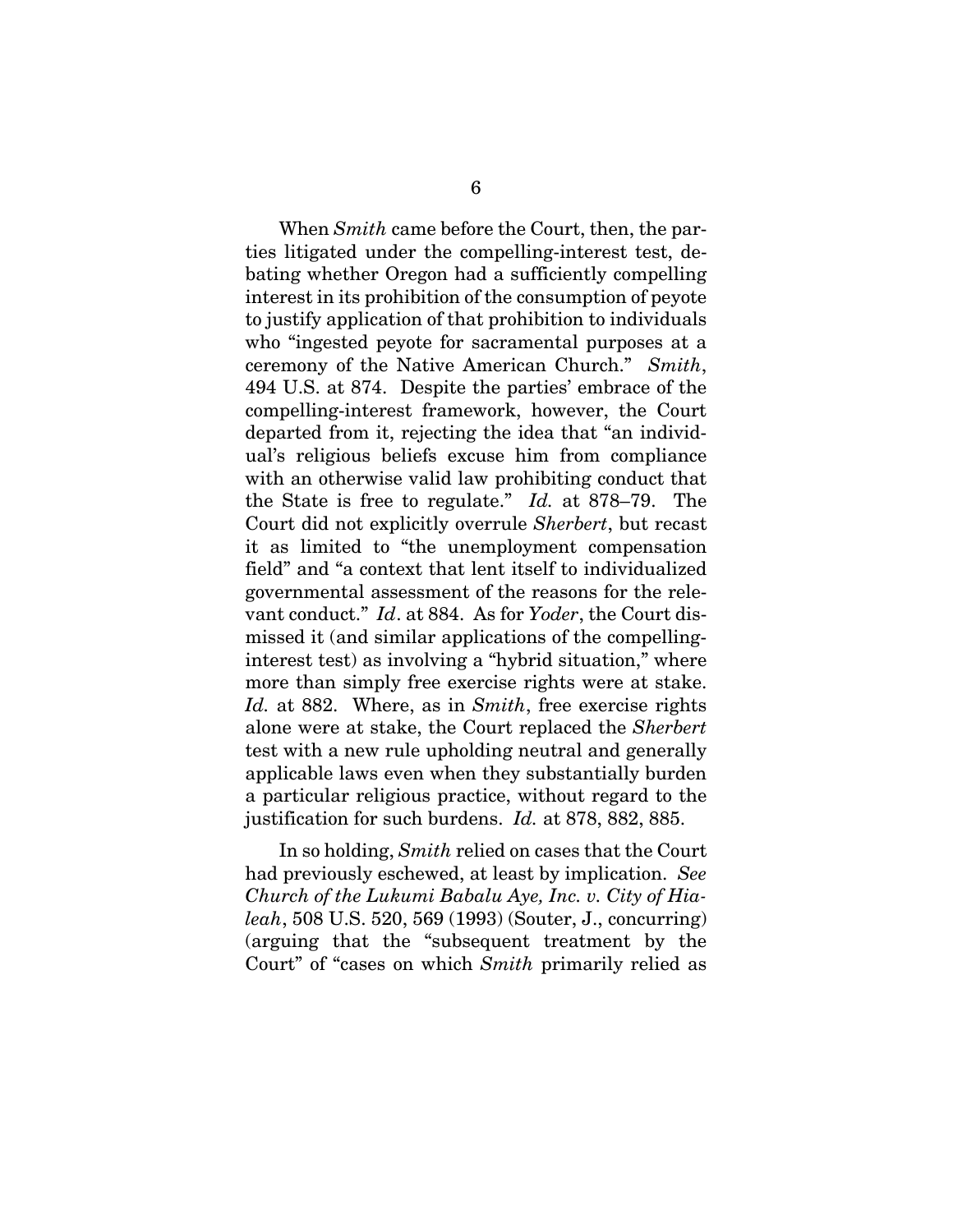establishing the rule it embraced" "would seem to require rejection of the *Smith* rule"). *Smith* borrowed heavily from *Minersville School District Board of Education v. Gobitis*, 310 U.S. 586 (1940), which held that public schools could compel students to participate in a daily ceremony of saluting the American flag and reciting the Pledge of Allegiance despite the students' religious objections. But *Gobitis* had been renounced by three justices who originally joined the opinion, *see Jones v. City of Opelika*, 316 U.S. 584, 623–24 (1942) (opinion of Black, Douglas, and Murphy, JJ.), and was overruled on the basis of the Free Speech Clause in *West Virginia Board of Education v. Barnette*, 319 U.S. 624 (1943). *Smith* also approvingly cited *Reynolds v. United States*, 98 U.S. 145 (1879), which held that Mormons could be prosecuted for polygamy, even though *Reynolds* had been read narrowly in *Sherbert* to allow for government regulation of religious beliefs *only* when the conduct "pose[s] some substantial threat to public safety, peace or order." *Sherbert*, 374 U.S. at 403. In short, *Smith* abandoned more recent precedent requiring a compelling interest in favor of breathing new life into precedents that were hostile to religious exemptions and had been clearly disfavored in later years.

In *Smith* itself, Justice O'Connor criticized the majority's opinion as "dramatically depart[ing] from well-settled First Amendment jurisprudence." 494 U.S. at 891 (O'Connor, J., concurring). Justices Brennan, Marshall, and Blackmun joined her elaboration of this point. *Id.* Justice Blackmun similarly viewed the majority opinion as "effectuat[ing] a wholesale overturning of settled law." *Id.* at 908 (Blackmun, J., dissenting).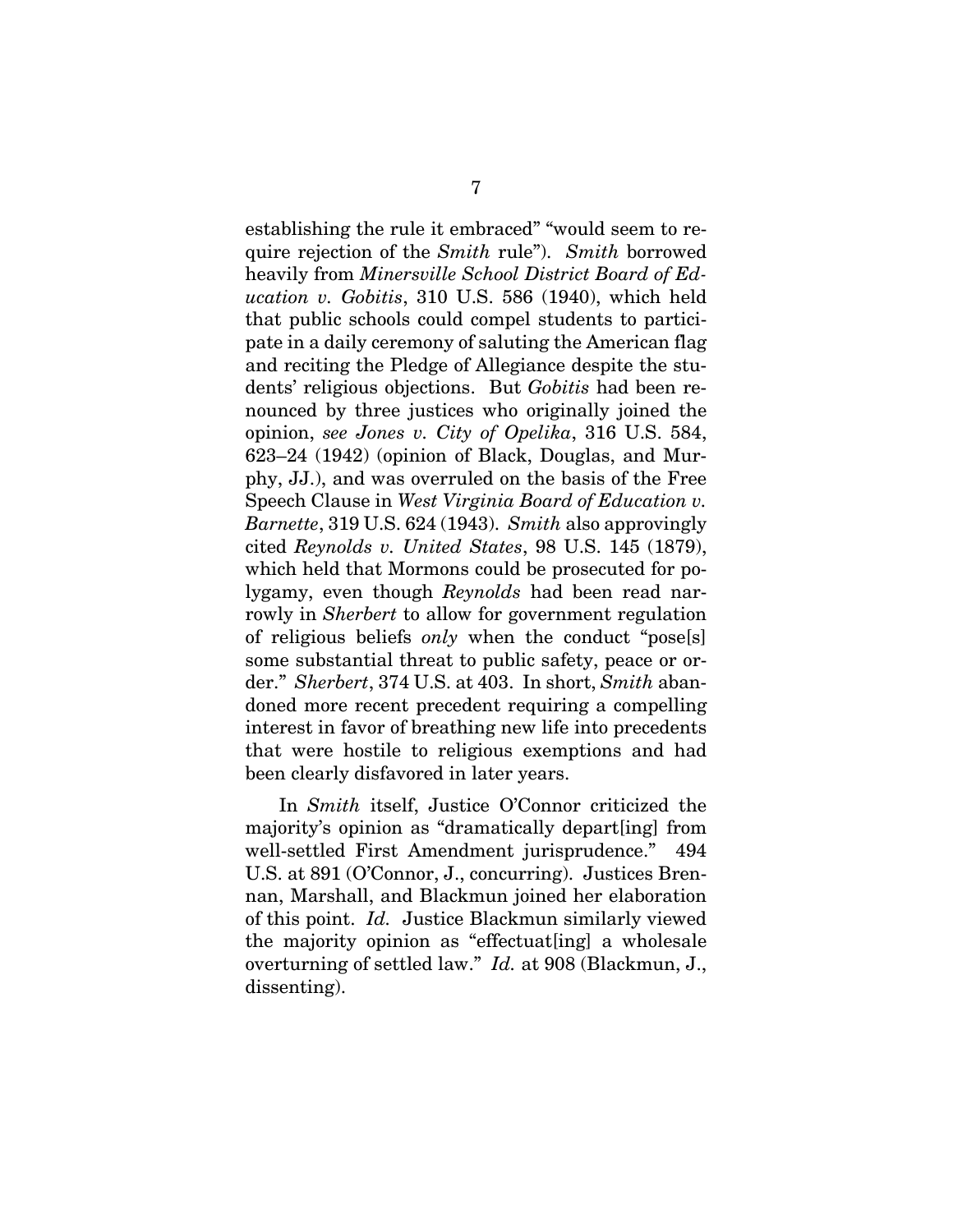Legal scholars and practitioners have similarly observed that *Smith* reflects an unjustified departure from settled law. *E.g.*, Douglas Laycock, *The Remnants of Free Exercise*, 1990 Sup. Ct. Rev. 1, 2–3 (1990); Michael W. McConnell, *Free Exercise Revisionism and the Smith Decision*, 57 U. Chi. L. Rev. 1109, 1120–28 (1990); James D. Gordon, III, *Free Exercise on the Mountaintop*, 79 Cal. L. Rev. 91, 114 (1991); Christopher C. Lund, *A Matter of Constitutional Luck: The General Applicability Requirement in Free Exercise Jurisprudence*, 26 Harv. J. L. & Pub. Pol'y 627, 627-28 (2003). And Justices joining the Court after *Smith* have echoed their predecessors, remarking that *Smith* was at odds with the Court's previous free exercise jurisprudence. Justice Souter, for example, examined *Smith*'s reasoning at length in his separate opinion in *Lukumi*, and concluded that "whatever *Smith*'s virtues, they do not include a comfortable fit with settled law." 508 U.S. at 571. Indeed, Justice Alito more recently stated, "*Smith* largely repudiated the method of analysis used in prior free exercise cases like [*Yoder*] and [*Sherbert*]." *Holt v. Hobbs*, 135 S. Ct. 853, 859 (2015).

## **B.** *Smith* **Is Contrary To The Original Meaning Of The Free Exercise Clause.**

Far from dictating *Smith*'s departure from prior law, "[t]he historical evidence casts doubt on the Court's current interpretation of the Free Exercise Clause." *City of Boerne v. Flores*, 521 U.S. 507, 549 (1997) (O'Connor, J., dissenting). As post-*Smith* scholarship establishes, this evidence supports the view that the Free Exercise Clause embodies a substantive right to religious exercise, not merely a right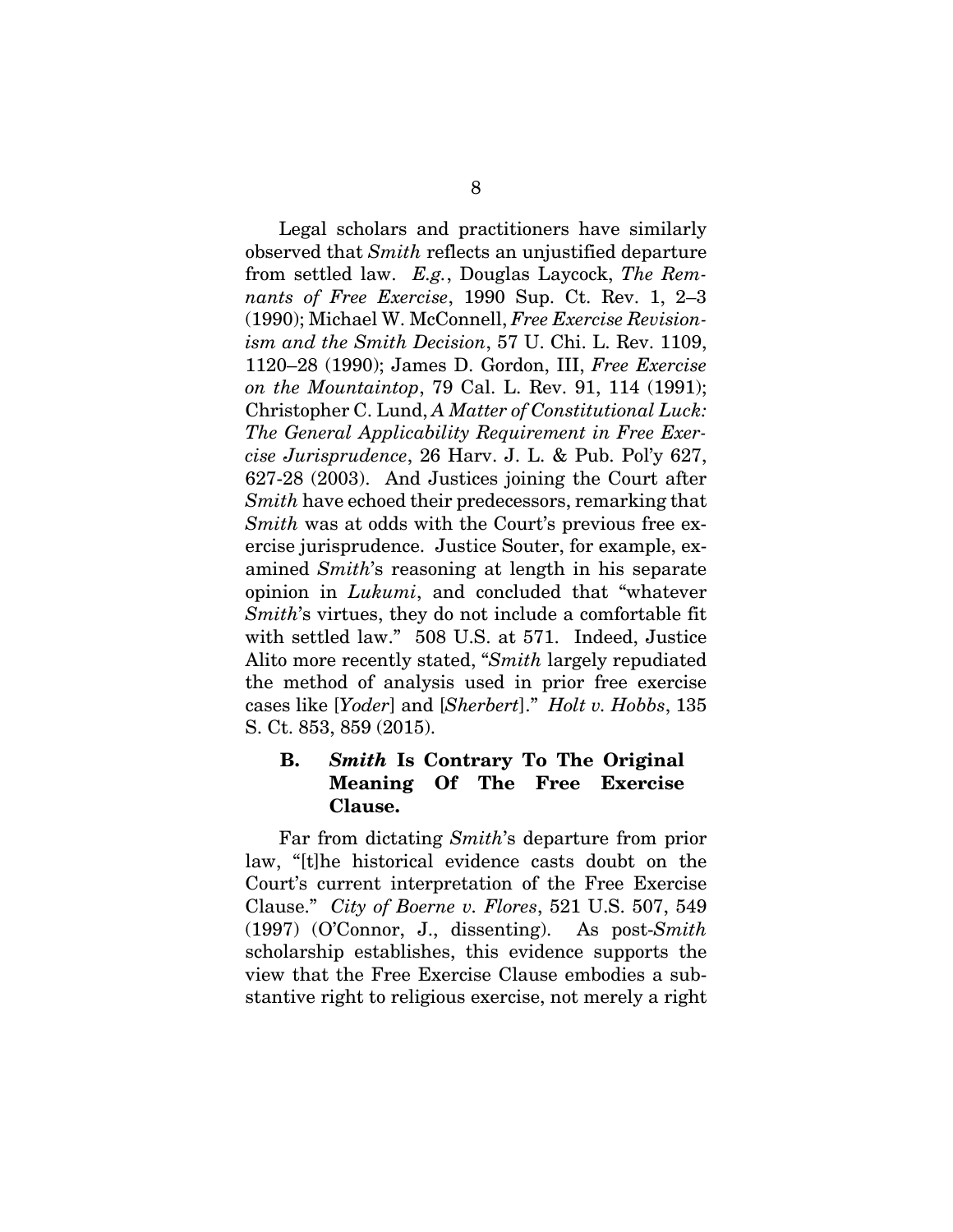to nondiscrimination.

 $\overline{a}$ 

**1.** Shortly after the Court decided *Smith*, Professor Michael McConnell published a seminal article on the original understanding of free exercise in the founding generation. Michael W. McConnell, *The Origins and Historical Understanding of Free Exercise of Religion*, 103 Harv. L. Rev. 1409 (1990). Professor McConnell argued that religious exemptions were widely granted in the founding generation and thus are likely supported by the right enshrined in the Free Exercise Clause.3 The article traced the term "free exercise" back to 1648, in a legal document containing a promise that Maryland's Protestant governor and councilors would not "disturb Christians ('and in particular no Roman Catholic') in the 'free exercise' of their religion." *Id.* at 1425. Other colonies, such as Carolina, included provisions expressly permitting "indulgences and dispensations" from laws requiring "the people and inhabitants of the said province" to "conform" to the established state religion, the Church of England. *Id.* at 1428. By 1776, nearly every colony granted religious exemptions from oath-taking, military service, and paying the surviving church taxes. *Id.* at 1467–71; Laycock, 81 Notre Dame L. Rev. at 1803–08. These were all the recurring religious-exemption issues facing the country at the time, and American legislatures overwhelmingly recognized

<sup>3</sup> Professor Douglas Laycock has since shown that there is no evidence that the Founders viewed religious exemptions as constitutionally prohibited or part of an establishment of religion. Douglas Laycock, *Regulatory Exemptions of Religious Behavior and the Original Understanding of the Establishment Clause*, 81 Notre Dame L. Rev. 1793 (2006).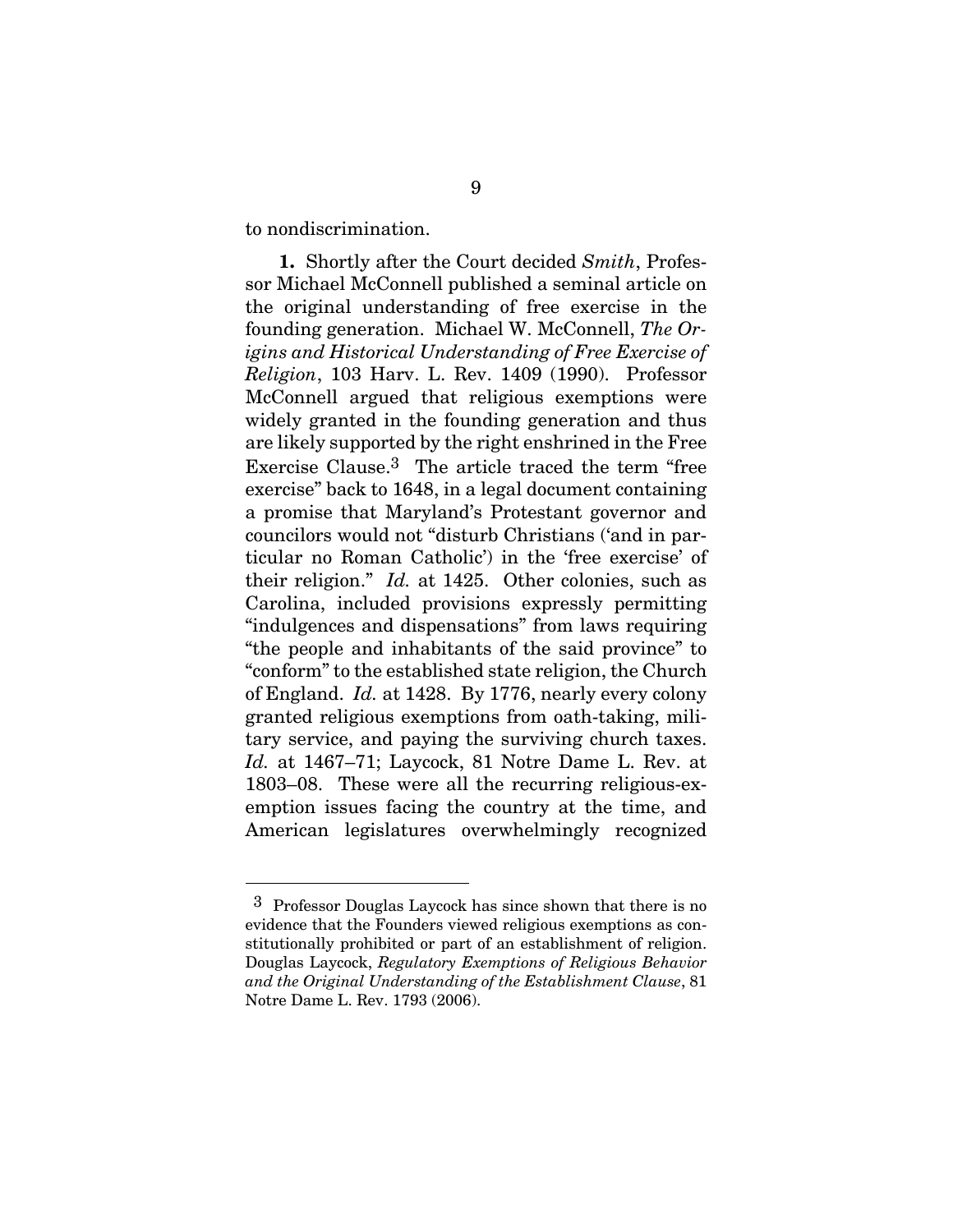that protection for religious minorities required exemptions.

After the American Revolution, every State except Connecticut had a constitutional provision protecting religious exercise. McConnell, 103 Harv. L. Rev. at 1455. "These state constitutions provide the most direct evidence of the original understanding, for it is reasonable to infer that those who drafted and adopted the first amendment assumed the term 'free exercise of religion' meant what it had meant in their states." *Id.* at 1456. Most of these state constitutional provisions protected free exercise of religion unless it was contrary to the "peace" and "safety" of the State. *Id.* at 1457 (quoting various state constitutions). If free exercise clauses created no claim to exemption from generally applicable laws, these peace and safety provisos would have been unnecessary; religious practices endangering peace and safety would simply have been illegal, without further inquiry. There is some evidence that early courts "evaluated the strength of the government's interest in enforcing" general laws "under the 'peace or safety' standard[, which] confirms that such state provisos were understood to limit legislative authority from encroaching on religious liberty even through generally applicable laws." *Id.* at 1505 (citing *People v. Philips*, Ct. Gen. Sess., City of New York (June 14, 1813)).

Justice O'Connor reviewed this and other historical evidence in reaching much the same conclusion in her dissent in *Boerne*. The evidence suggests that the Founders "more likely viewed the Free Exercise Clause as a guarantee that government may not unnecessarily hinder believers from freely practicing their religion, a position consistent with our pre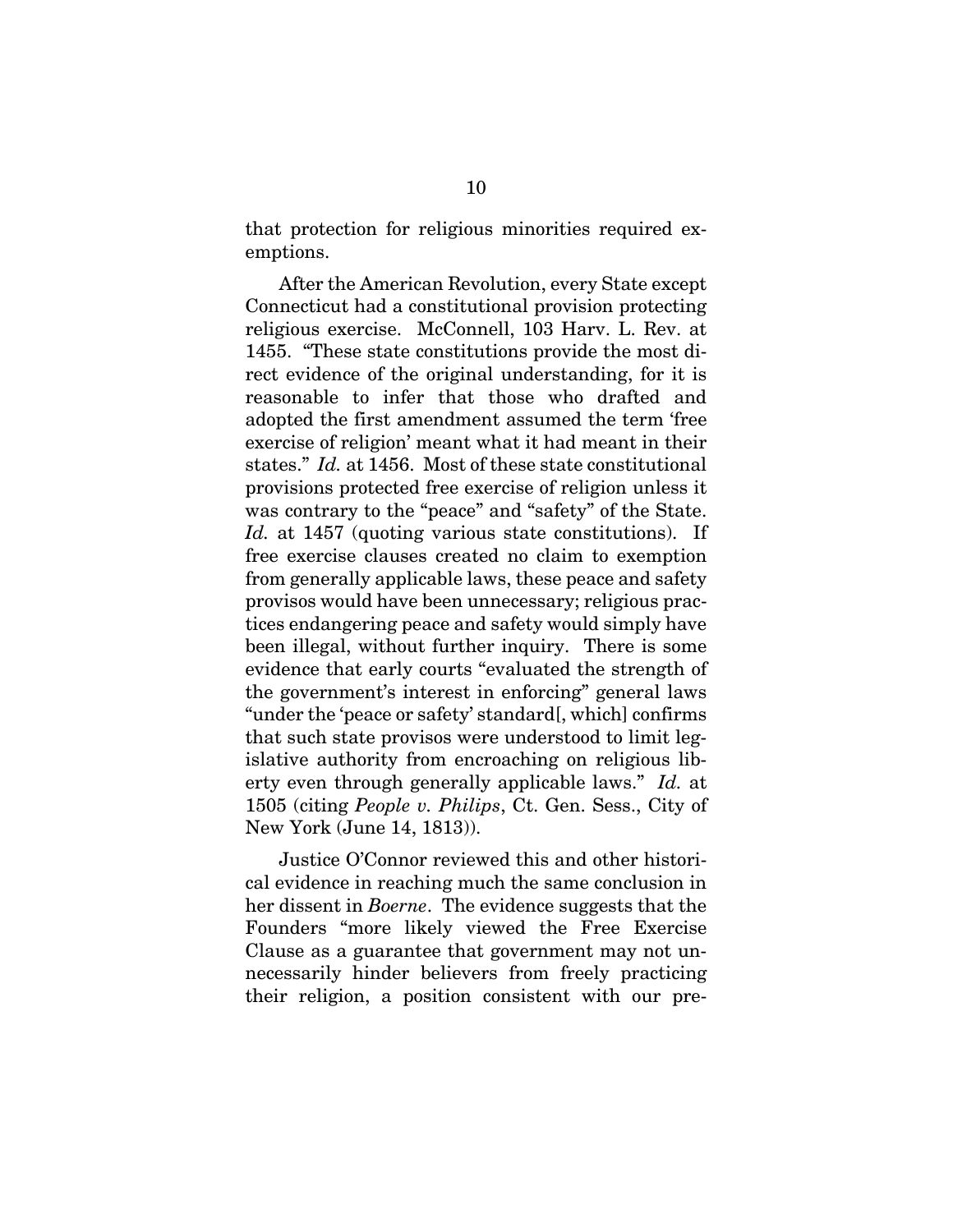*Smith* jurisprudence." 521 U.S. at 549 (O'Connor, J., dissenting). She saw the historical state religious liberty statutes as "parallel[ing] the ideas expressed in [the Court's] pre-*Smith* cases—that government may not hinder believers from freely exercising their religion, unless necessary to further a significant state interest." *Id.* at 552.

The historical evidence thus indicates "that the modern doctrine of free exercise exemptions is more consistent with the original understanding than is a position that leads only to the facial neutrality of legislation." McConnell, 103 Harv. L. Rev. at 1512; *see also* James C. Phillips & John Yoo, *On Religious Freedom, Madison Was Right*, Nat'l Review (Nov. 30, 2018), https://tinyurl.com/y4hlk8kv (arguing that the original meaning of the Free Exercise Clause likely requires religious accommodation).4

**2.** The logical conclusion from this evidence of original meaning is that *Smith*, in inquiring only whether the law at issue is neutral and of general applicability, overlooks a central focus of the Free Exercise Clause. "The right to free exercise was a substantive guarantee of individual liberty," *Boerne*, 521 U.S. at 563 (O'Connor, J., dissenting), and thus it is essential for courts to examine whether the government has

l

<sup>4</sup> Other scholars have a different perspective on the original understanding of the Free Exercise Clause. *E.g.*, Philip A. Hamburger, *A Constitutional Right of Religious Exemption: An Historical Perspective*, 60 Geo. Wash. L. Rev. 915 (1992) (arguing that widespread religious exemptions in the founding generation are irrelevant to how that generation understood the right to free exercise). But reconsideration of *Smith* will permit the Court to perform the analysis of original understanding that the *Smith* Court did not have before it and did not perform.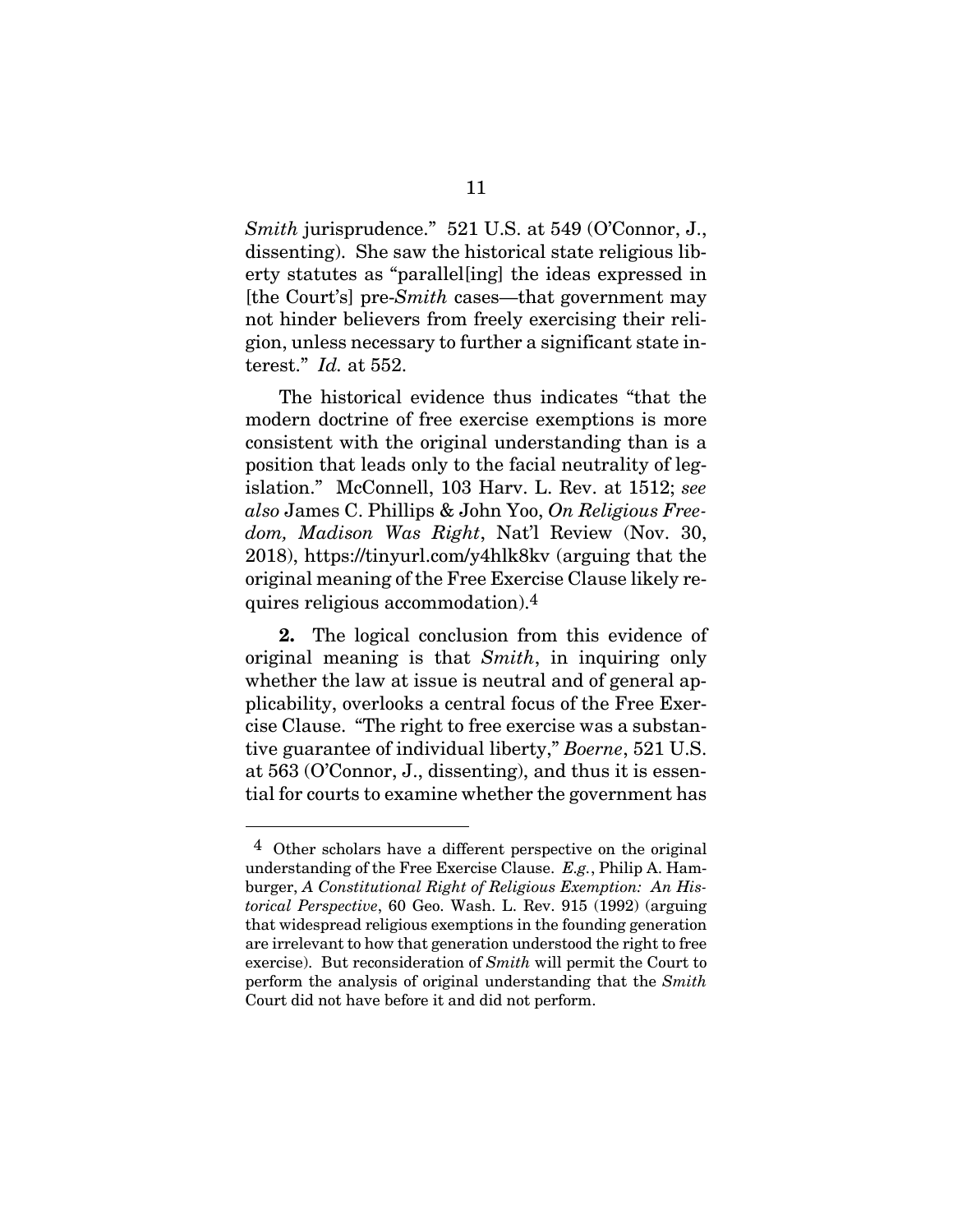a sufficiently important interest in constraining that liberty to justify application of the law at issue. Under *Smith*, in contrast, the importance of the government's interest matters little, if at all, and courts need only "locate the boundary line between neutral laws of general applicability and those that fall short of this standard." Richard F. Duncan, *Free Exercise Is Dead, Long Live Free Exercise: Smith, Lukumi and the General Applicability Requirement*, 3 U. Pa. J. Const. L. 850, 851 (2001). *Smith*'s standard is therefore flawed and incomplete, because it fails to ask the crucial question, and places dispositive weight on considerations that do not reflect the full scope of the Constitution's protections for free exercise.

In particular, the only "right" that *Smith* construes the Free Exercise Clause to confer is "a right to equal protection"—not the "substantive right to be left alone by government" that the Framers sought to protect. Laycock, 1990 Sup. Ct. Rev. at 11. But the plain language of the Free Exercise Clause, "[o]n its face," "creates a substantive right" by forbidding Congress from prohibiting religious exercise. *Id.* at 13.

A "neutrality" principle that requires facially equal treatment of religious activity is certainly one element of the Clause's protections, but standing alone it does not adequately protect the substantive right that the Clause embodies. "A regulation neutral on its face may, in its application, nonetheless offend the constitutional requirement for governmental neutrality if it unduly burdens the free exercise of religion." *Yoder*, 406 U.S. at 220. Justice Souter made the same point in his *Lukumi* concurrence. 508 U.S. at 561. That is why the Constitution mandates *substantive* neutrality, meaning that government should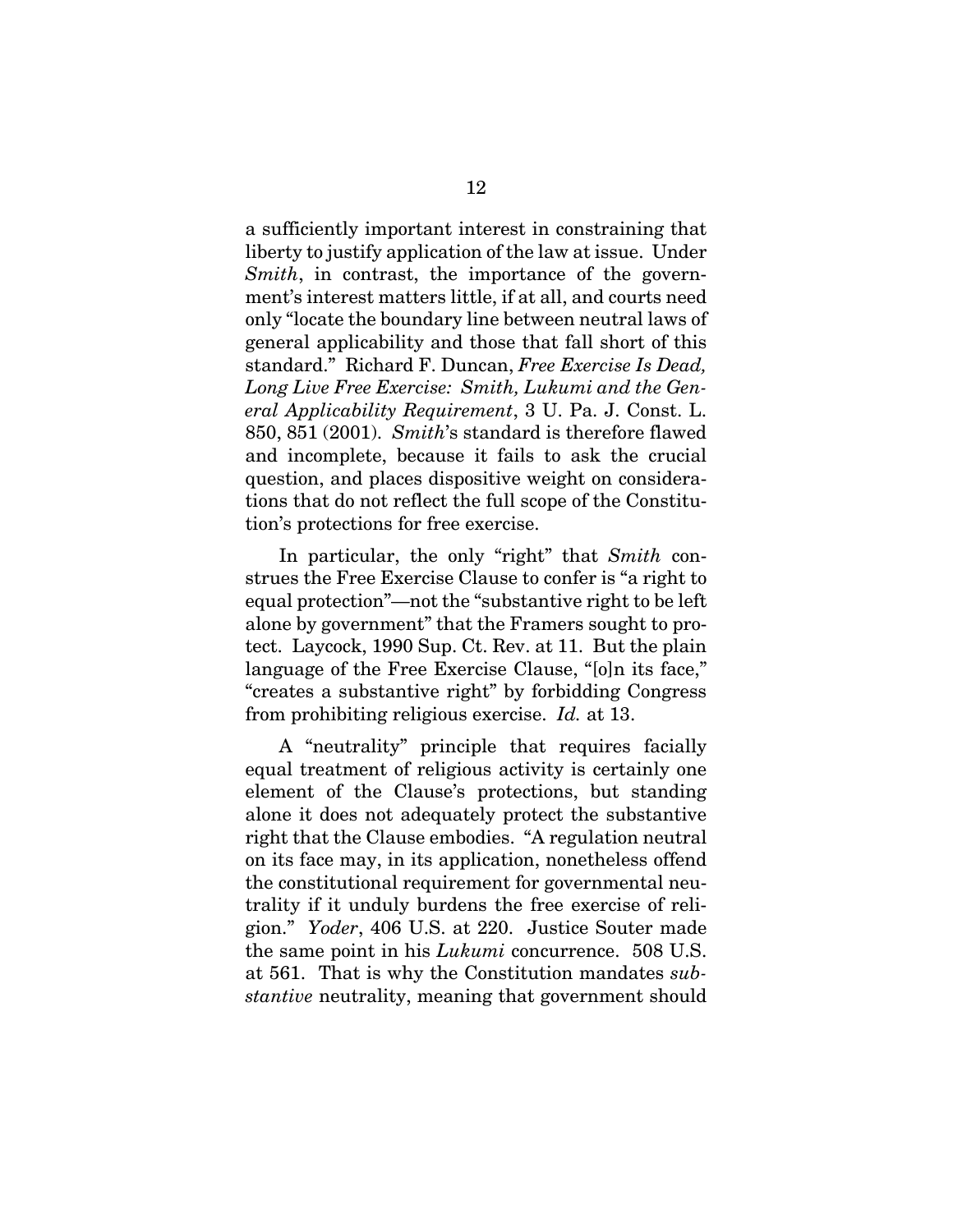create religiously neutral incentives that "minimize the extent to which it either encourages or discourages religious belief or disbelief, practice or nonpractice, observance or nonobservance." Laycock, 1990 Sup. Ct. Rev. at 16.

Similarly, *Smith*'s safe-harbor for neutral laws of general applicability has reduced a substantive freeexercise right to just a specialized form of equal protection. *See* Lund, 26 Harv. J. L. & Pub. Pol'y at 637. In other words, "as long as a law remains exceptionless, then it is considered generally applicable, and religious claimants cannot claim a right to be exempt from it," but "[w]hen a law has secular exceptions, . . . a challenge by a religious claimant becomes possible." *Id.* This understanding of the Free Exercise Clause means that if religious groups are unsuccessful at lobbying for a religious accommodation, *see Smith*, 494 U.S. at 890, they may only "piggyback" on the successes of secular interests in the political branches, Lund, 26 Harv. J. L. & Pub. Pol'y at 637.

This perverse outcome undermines the Constitution's ban on laws "prohibiting the free exercise" of religion. U.S. Const. amend. I. In essence, the *Smith* test means that the constitutionally enshrined substantive right to free exercise turns essentially on fortuity: the dispositive question is whether there happens to be some group that desires to engage in analogous secular conduct and possesses sufficient political clout to persuade the government to create exceptions, a question that has nothing to do with the extent of the burden imposed on free exercise or the strength of the government's justifications for imposition of that burden. *See* Douglas Laycock & Steven T. Collis, *Generally Applicable Law and the Free Exercise*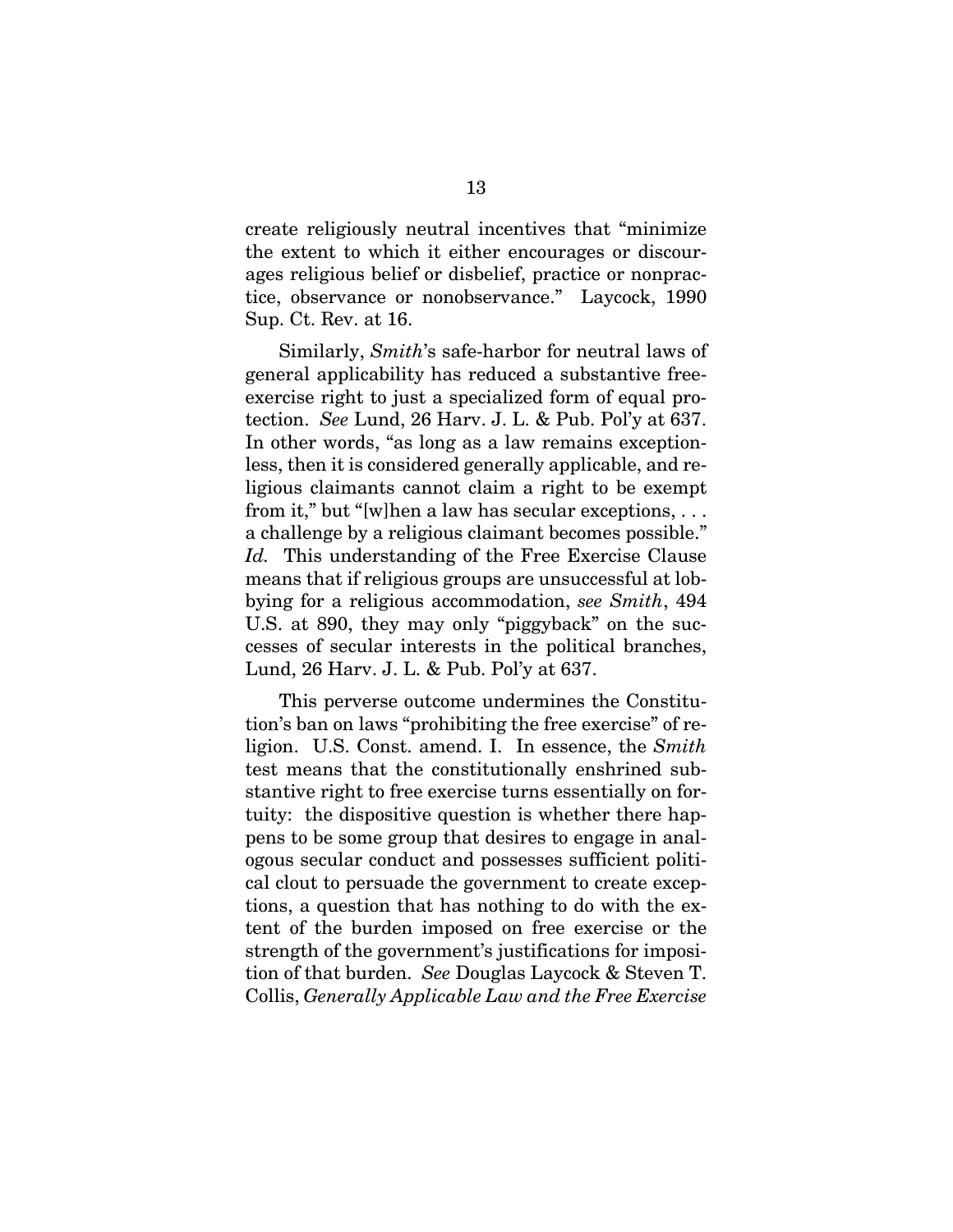*of Religion*, 95 Neb. L. Rev. 1, 24–26 (2016). *Smith*  creates an arbitrary regime in which government may substantially burden religious exercise even when it has no significant need to do so, as long as it has not had occasion to adopt any secular exceptions.

## **C.** *Smith* **Is Inconsistent With A Key Purpose Of The Free Exercise Clause.**

*Smith* is not only inconsistent with the original understanding of the Free Exercise Clause, it also undermines a key purpose of the Clause—protecting minority religions. *See generally* Thomas C. Berg, *Minority Religions and the Religion Clauses*, 82 Wash. U. L.Q. 919 (2004). The Court in *Smith* acknowledged that its approach of "leaving accommodation to the political process will place at a relative disadvantage those religious practices that are not widely engaged in," but chalked that up as the "unavoidable consequence of democratic government." 494 U.S. at 890. But a key purpose of the Free Exercise Clause, like the rest of the Bill of Rights, was precisely to ensure that minorities "[a]void[ ] certain 'consequences' of democratic government." Michael W. McConnell, 57 U. Chi. L. Rev. at 1129; *see also* Nadine Strossen, *Religion and the Constitution: A Libertarian Perspective*, 2006 Cato Sup. Ct. Rev. 7, 27 (2006) ("The *Smith* Court's sterile view of the Free Exercise Clause eliminates that clause's historical role as a safety net for members of minority religious groups, whose beliefs are the most likely to be burdened by laws enacted through our majoritarian political processes."); Michael W. McConnell, *Religious Freedom at a Crossroads*, 59 U. Chi. L. Rev. 115, 117 (1992) ("[T]he purpose of the Religion Clauses is to protect the religious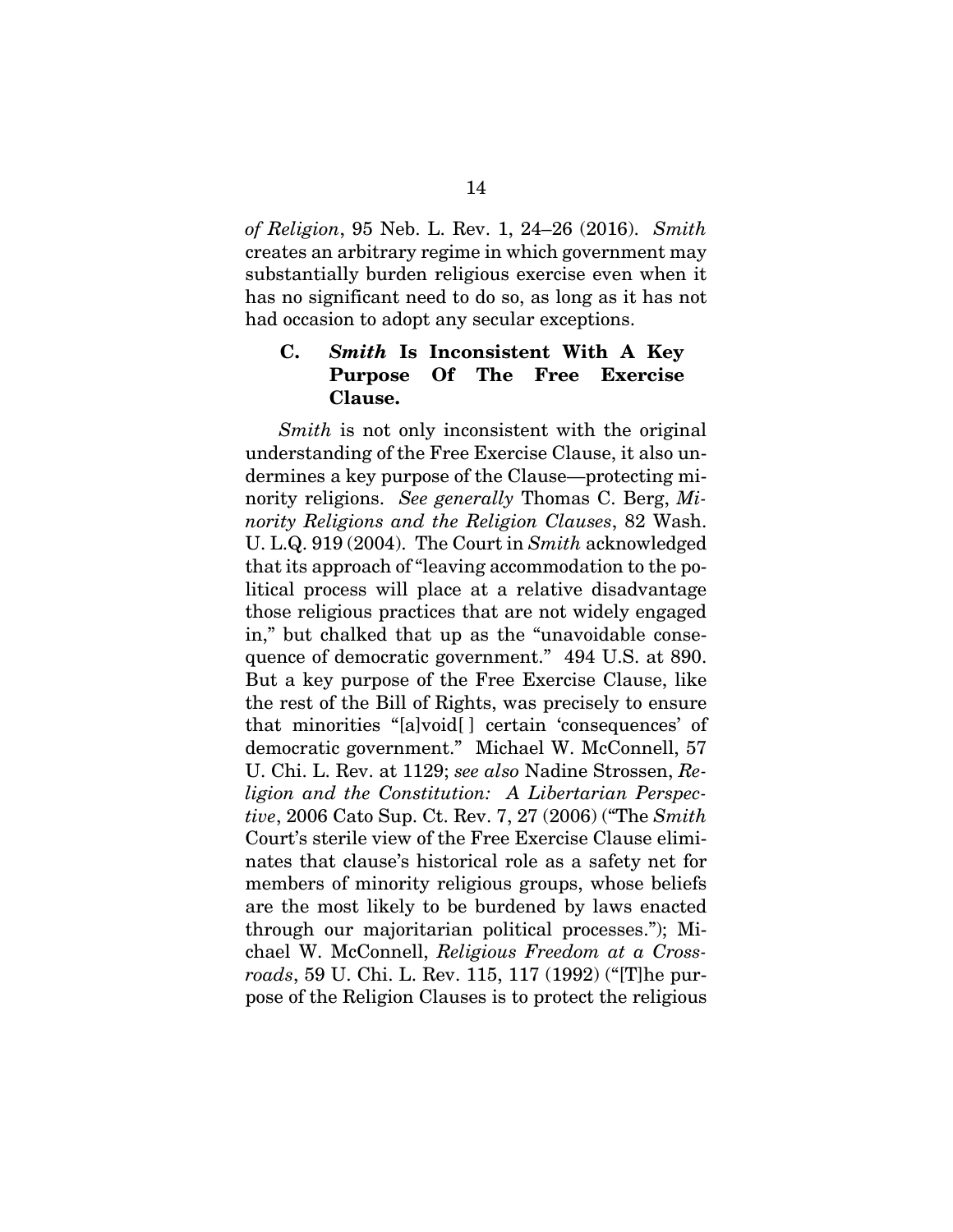lives of the people from unnecessary intrusions of government.").

This is not a hypothetical concern. *Smith* itself proves the point by shutting out members of a Native American religion from the ability to receive unemployment compensation because they participated in a Native American worship service. *See* 494 U.S. at 874. Similarly, in *Gonzales v. O Centro Espirita Beneficente Uniao de Vegetal*, 546 U.S. 418 (2006), members of a minority religious sect sought a religious exemption from the Controlled Substances Act for the church's use of a hallucinogenic tea in religious ceremonies. Were it not for RFRA, "which adopt[ed] a statutory rule comparable to the constitutional rule rejected in *Smith*," *id.* at 424, the members of the religious sect may well have faced the same fate as the petitioners in *Smith*.

Other victims of generally applicable laws have suffered more severe consequences. Mary Stinemetz, a Jehovah's Witness on Medicaid who resided in Kansas, required a liver transplant in order to survive. Christopher C. Lund, *Martyrdom and Religious Freedom*, 50 Conn. L. Rev. 959, 974 (2018). Ms. Stinemetz's faith, however, prohibited blood transfusions. Fortunately, a Nebraska hospital offered liver transplants without transfusions. *Id*. But because Kansas had a policy that it would not reimburse out-of-state procedures, it refused to pay for the procedure in Nebraska. *Id*. *Smith* taught Kansas officials that they had no obligation to consider religious exceptions or take Ms. Stinemetz's religious needs seriously. And they didn't.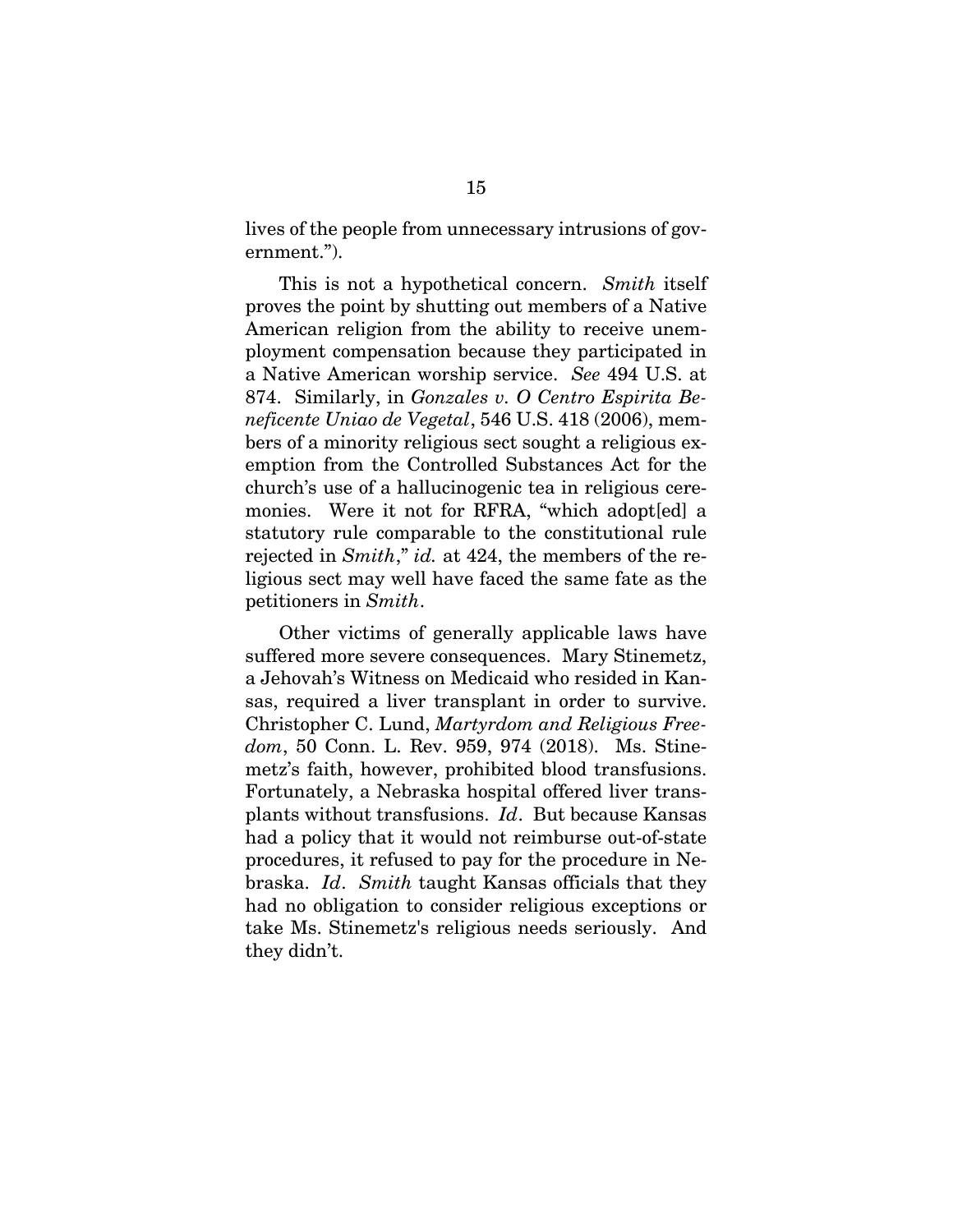The Kansas Court of Appeals ultimately overturned the administrative and trial court decisions rejecting her challenge, but by then it was too late for the needed transplant, and Ms. Stinemetz died for her faith. *Stinemetz v. Kan. Health Pol'y Auth*., 252 P.3d 141 (Kan. Ct. App. 2011); Brad Cooper, *Jehovah's Witness Who Needed Bloodless Transplant Dies*, Kan. City Star (Oct. 25, 2012), https://tinyurl.com/y5bwfwus [https://perma.cc/6CCN-7VU6].

By leaving protection of religious minorities to the vicissitudes of majoritarian rule, the *Smith* rule undermines a core motivation for adoption of the Free Exercise Clause: protection of the religious exercises of minority religions. A reading of the Clause that fails to protect the free exercise rights of the least popular and least powerful religious adherents among us offends one of the Clause's original purposes, *cf. Lukumi*, 508 U.S. at 576 (Souter, J., concurring), and should be reexamined.

## **D.** *Smith***'s Factual And Legal Premises Have Proved Wrong.**

The *Smith* Court premised its unwillingness to accommodate religious exemptions on a fear that a compelling-interest test would be unworkable in a religiously pluralistic society. 494 U.S. at 888. The Court predicted that this perceived danger of lawlessness flowing from religious accommodation would only increase as America grew more religiously diverse. *Id.* But the Court's prognostication was wrong. Because of RFRA, RLUIPA, and similar state laws, the compelling-interest test now applies with regard to the entire federal government and more than half of the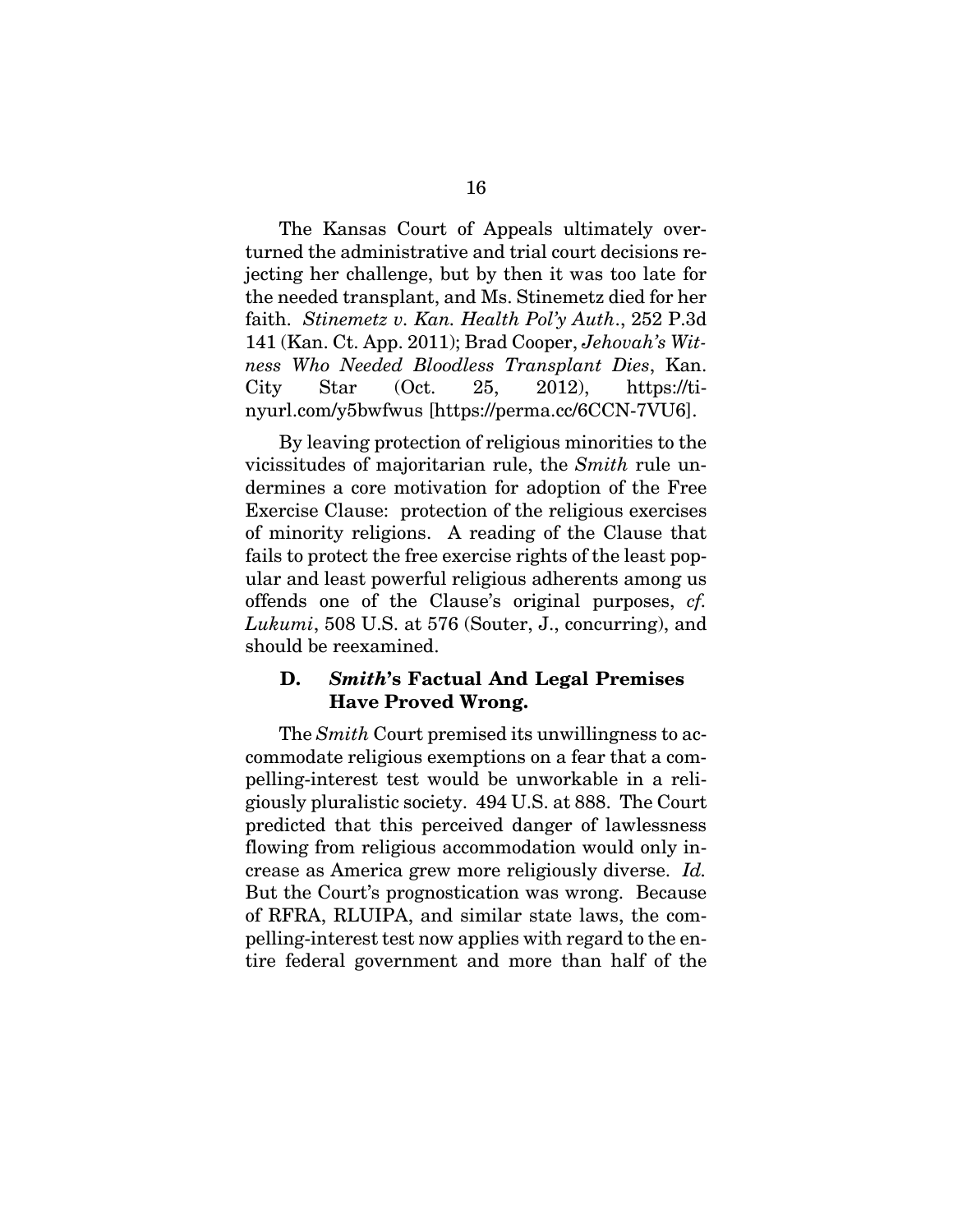States—and in most of these places, it has been the law for decades.

Yet none of the anarchy the *Smith* Court predicted has resulted, despite the fact that American society has become significantly more religiously pluralistic over the past 30 years. *See* Sarah Pulliam Bailey, *Christianity Faces Sharp Decline as Americans Are Becoming Even Less Affiliated with Religion*, Wash. Post (May 12, 2015), https://tinyurl.com/zpns2j2 (between 1990 and 2008, the percentage of American adults identifying as Christian declined from 86 percent to 76 percent); Pew Research Ctr., *Religious Landscape Study,* https://tinyurl.com/y6ttqm72 (by 2014, 71 percent of Americans identified as Christian, and 6 percent identified as non-Christian faiths) (last visited Aug. 9, 2019).

The *Smith* Court also cautioned that calling on judges to balance the competing interests of religious exercise and government's need for regulation would be "a parade of horribles because it is horrible to contemplate that federal judges will regularly balance against the importance of general laws the significance of religious practice." 494 U.S. at 889 n.5. But the *Smith* regime "still involves balancing" because now "the judiciary measures the religious and the state interests indirectly—by looking at the presence or absence of secular exceptions as indicative of the religious and state interests—and then tries to compare secular exceptions with a possible religious exception." Lund, 26 Harv. J. L. & Pub. Pol'y at 664. Balancing still occurs, but it "pays no attention" to the most important concern: "the governmental and religious interest in granting or denying an exception." *Id.*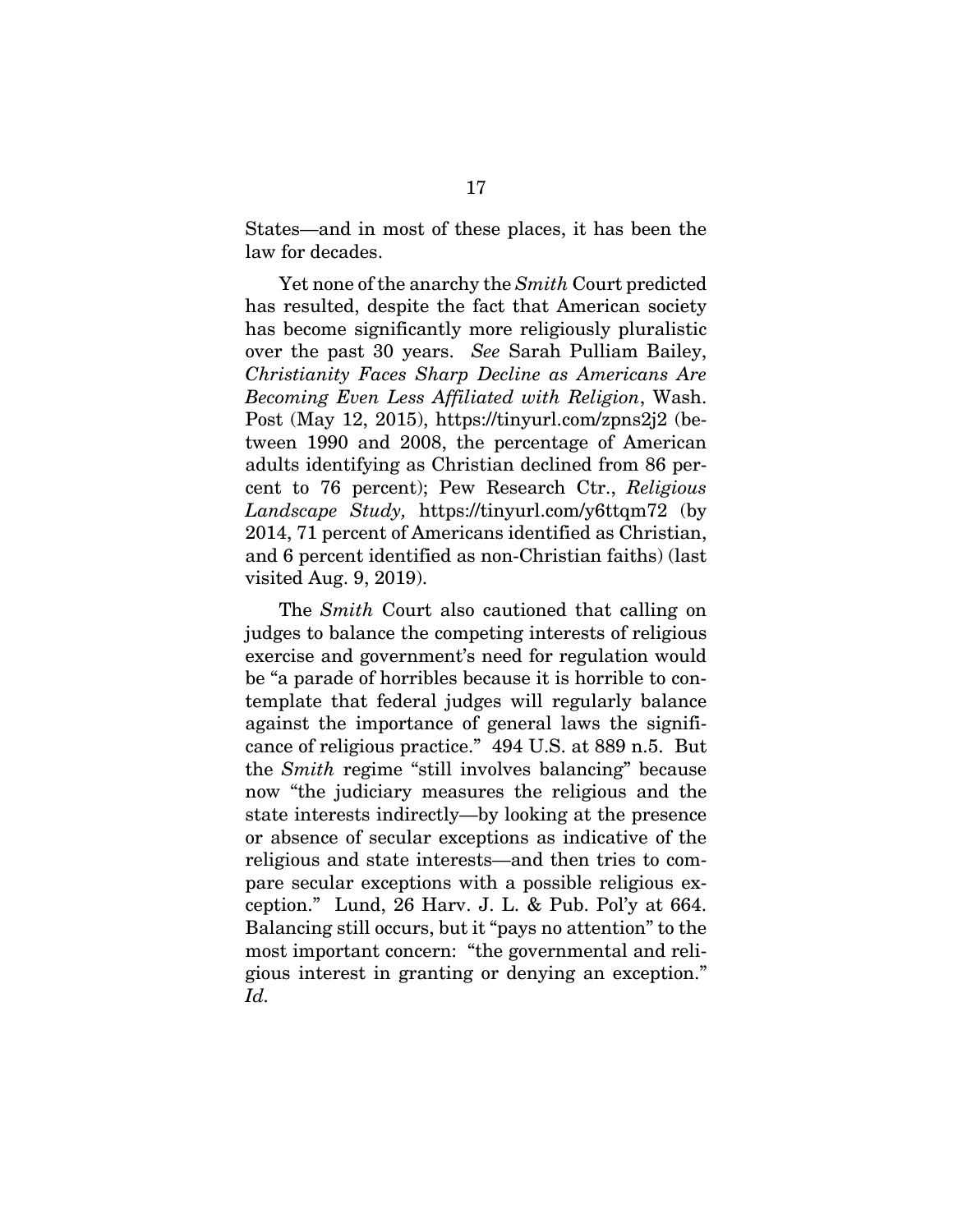*Smith*'s unprotective rule was thus based in significant part on premises that are simply incorrect. Reconsideration of *Smith* in light of those now disproven premises is necessary.

### **II.** *STARE DECISIS* **DOES NOT BAR RECONSIDERA-TION OF** *SMITH***.**

Considerations of *stare decisis*, which is "not an inexorable command," *Pearson v. Callahan*, 555 U.S. 223, 233 (2009), provide no justification for adhering to *Smith*'s flawed framework. As this Court recently observed, "*stare decisis* applies with perhaps least force of all to decisions that wrongly denied First Amendment rights." *Janus v. State, Cty., & Mun. Emps.*, 138 S. Ct. 2448, 2478 (2018).

Justices of this Court have expressed "doubts about whether the *Smith* rule merits adherence" virtually since its adoption. *Lukumi*, 508 U.S. at 559, 571 (Souter, J., concurring); *Boerne*, 521 U.S. at 547 (O'Connor, J., dissenting) ("*Stare decisis* concerns should not prevent us from revising our holding in *Smith.*"). The ensuing years have continued to degrade the foundation supporting *Smith*. *See* John D. Inazu, *More Is More: Strengthening Free Exercise, Speech, and Association*, 99 Minn. L. Rev. 485, 499 (2014) (*Smith*'s "doctrinal implications are so striking that the Supreme Court has subsequently sought to limit them."). Not only has *Smith*'s reasoning been undermined, *supra* Part I.A–D; but its framework has proven unworkable, *infra* Part II.B. Moreover, the Court has generally avoided embracing or building upon *Smith*'s narrow view of free exercise rights in subsequent cases, preventing it from becoming em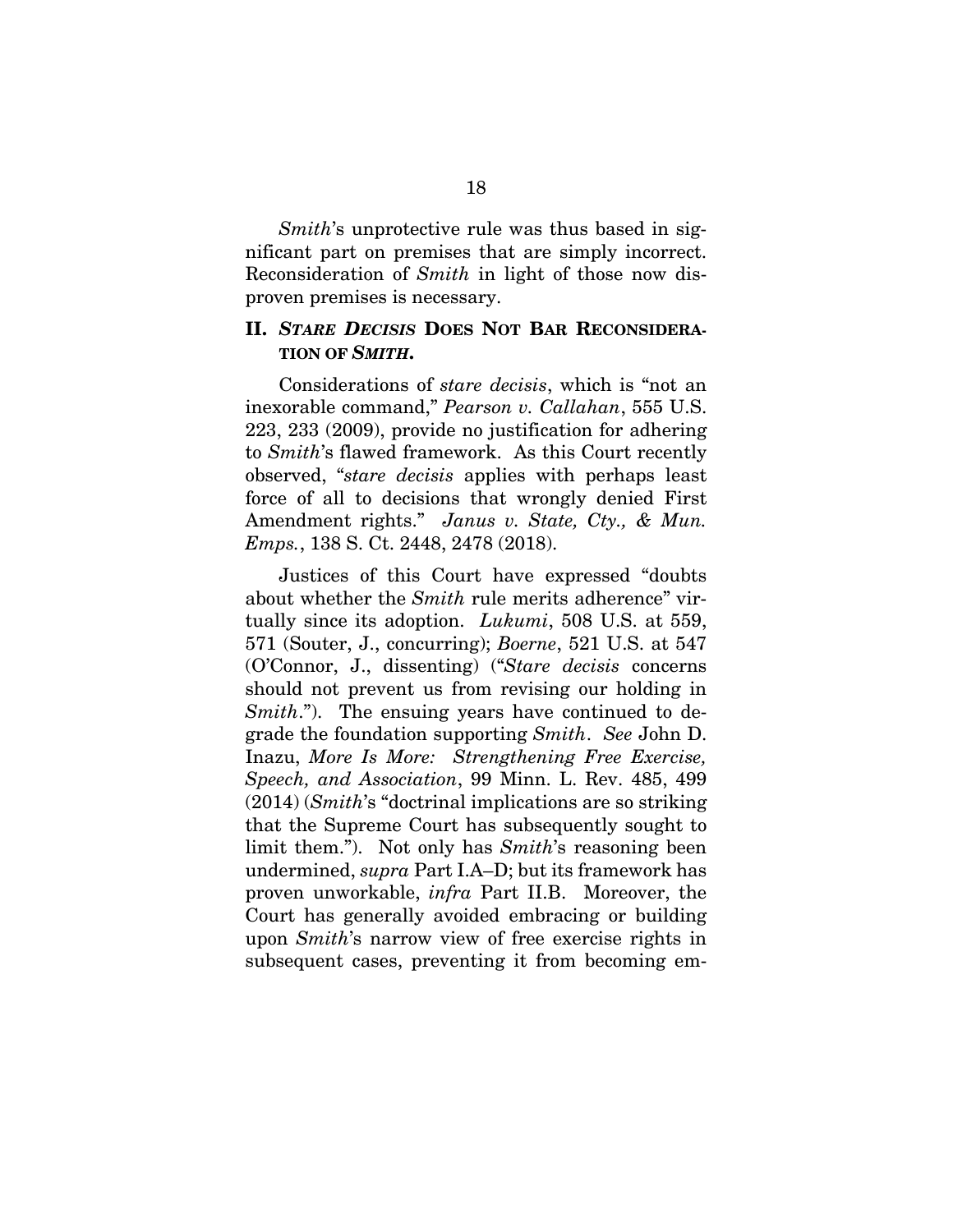bedded into the larger body of religious liberty jurisprudence. *See infra* Part II.A. These factors all weigh heavily against retaining *Smith*. *Cf. Janus*, 138 S. Ct. at 2478–79.

# **A. Nearly All Of This Court's Major Free-Exercise Precedents Were Decided Without Reliance on** *Smith***'s Crabbed View of Free Exercise Rights.**

Over the past 29 years, this Court has decided several major cases raising substantial free exercise concerns. Yet only in *Lukumi* and, derivatively, in *Masterpiece Cakeshop, Ltd. v. Colorado Civil Rights Commission*, 138 S. Ct. 1719 (2018), has the Court provided further exposition of *Smith*'s safe-harbor for neutral laws of general applicability. Neither case applied that framework to uphold the burden at issue. In general, the Court has largely sidestepped *Smith*  in addressing free exercise claims in subsequent cases.

In *Trinity Lutheran Church v. Comer*, 137 S. Ct. 2012 (2017), for example, the Court upheld the free exercise rights of a church to compete for a grant to resurface playgrounds. The Court did so by finding "express discrimination against religious exercise here" from the State's "refusal to allow the Church solely because it is a church—to compete with secular organizations for a grant." *Id.* at 2022. The result in *Trinity Lutheran* would have been the same under the compelling-interest test of *Sherbert* and *Yoder*.

In *Locke v. Davey*, 540 U.S. 712 (2004), the Court held that the Free Exercise Clause does not require a State to pay for theology education when it provides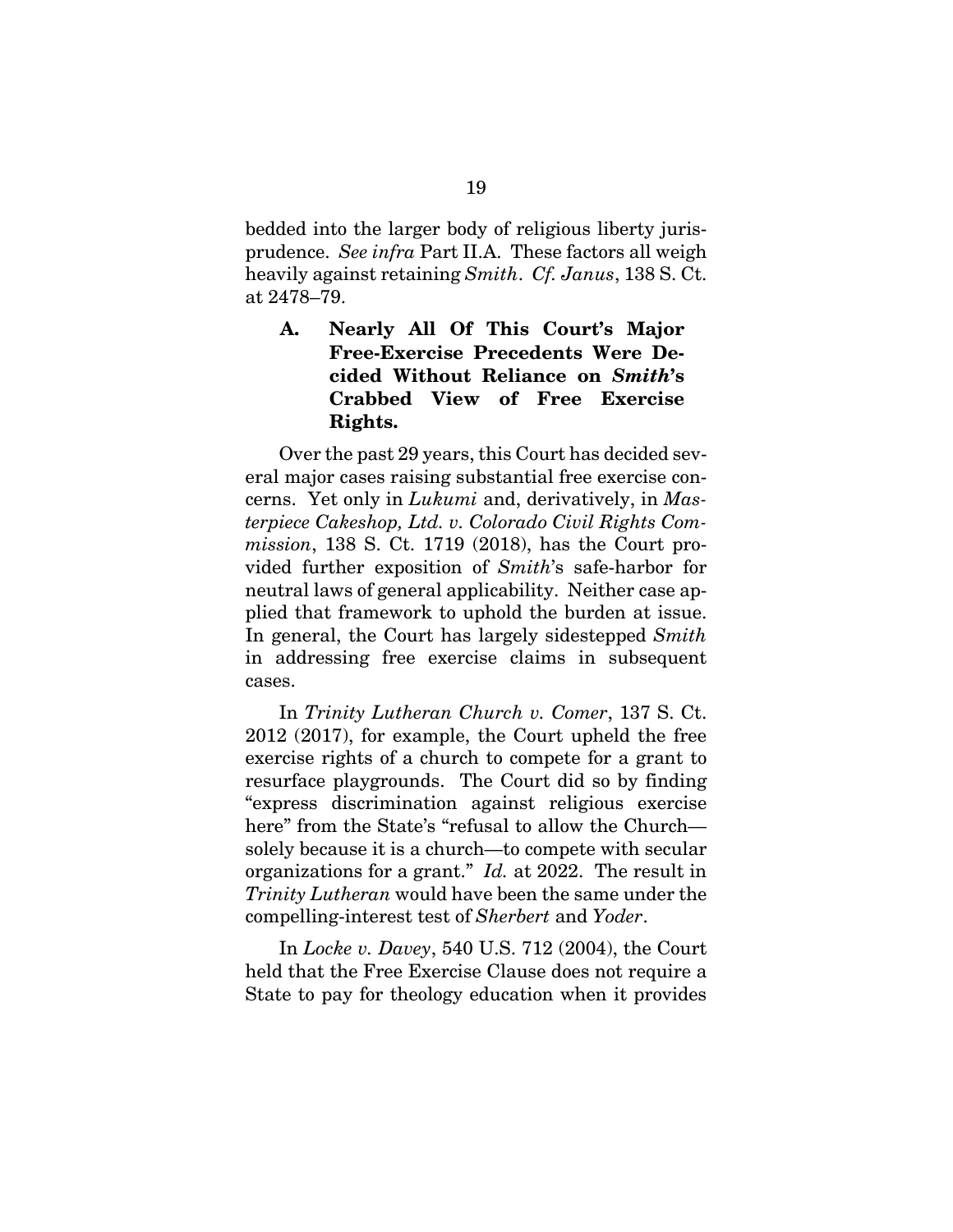funding for secular pursuits. That holding, while not protective of free exercise rights, did not rest on *Smith*; the challenged law was neither neutral nor generally applicable. The Court instead concluded that funding the training of clergy raised different questions from non-neutral regulation. *Id.* at 722 n.5, 725.

Nor was *Smith* relied on in *Hosanna-Tabor Evangelical Lutheran Church & School v. EEOC*, 565 U.S. 171 (2012), in which the Court recognized a "ministerial exception" that prevents the government from interfering with the internal governance of a church by regulating the hiring and dismissal of ministers or similar employees. *Id.* at 188 ("By imposing an unwanted minister, the state infringes the Free Exercise Clause, which protects a religious group's right to shape its own faith and mission through its appointments."). Even though the federal law at issue was "a valid and neutral law of general applicability," the Court declined to follow *Smith*, instead holding that *Smith* should be limited to laws regulating "only outward physical acts." *Id.* at 190; *see also* Christopher C. Lund, *Free Exercise Reconceived: The Logic and Limits of Hosanna-Tabor*, 108 Nw. U. L. Rev. 1183, 1192 (2014) (noting tension between reasoning of *Smith* and *Hosanna-Tabor*).

In several of the Court's other high-profile religious exception cases post-*Smith*, the petitioners have rested their claims on federal religious liberty legislation—not on *Smith* or the Free Exercise Clause. In *Holt*, 135 S. Ct. at 859, the Court held that a state department of corrections' grooming policy violated RLUIPA by substantially burdening an inmate's religious practice of growing a half-inch beard. A year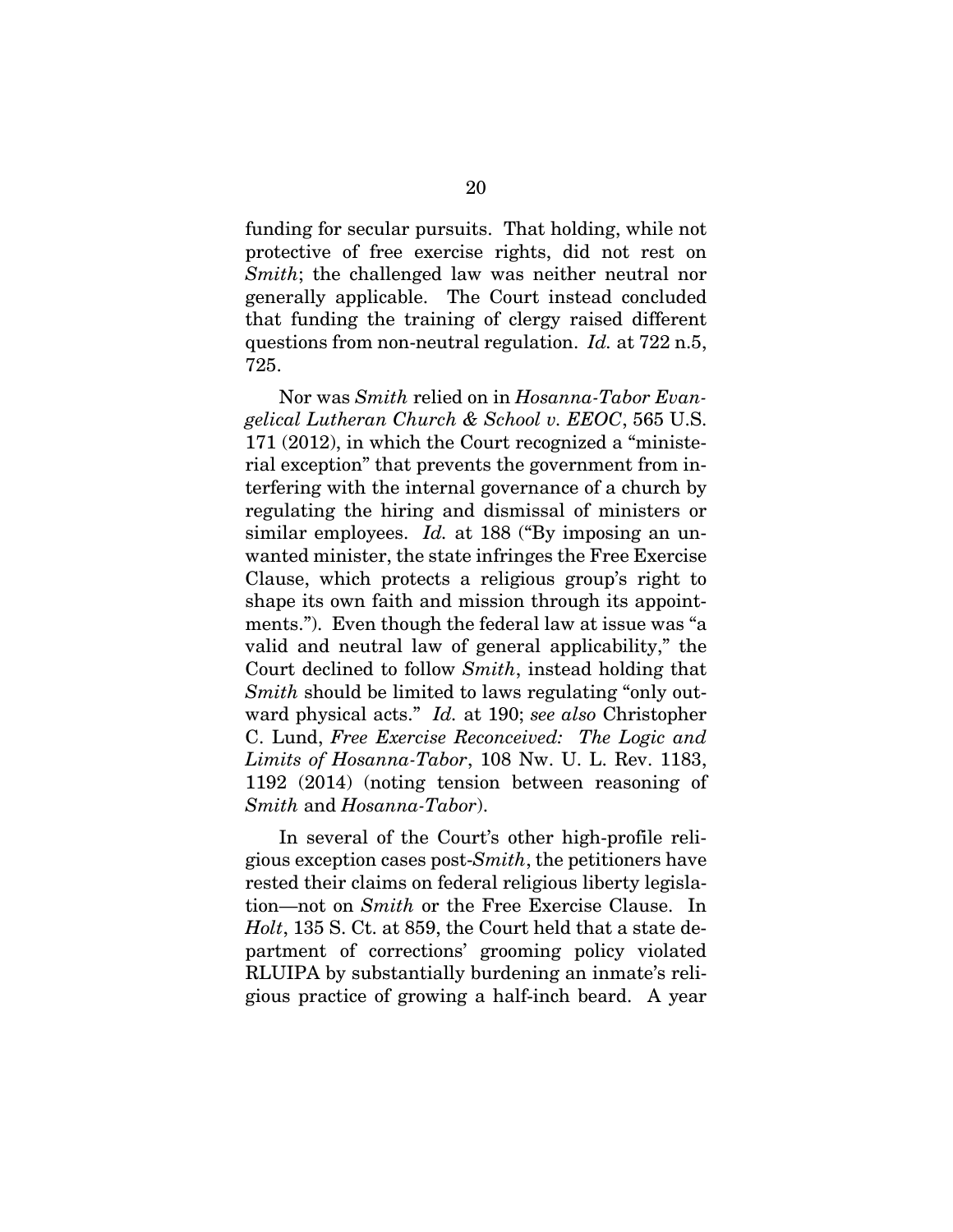before, in *Burwell v. Hobby Lobby Stores, Inc.*, 573 U.S. 682 (2014), the Court determined that the Department of Health and Human Services' contraceptives mandate violated RFRA's prohibition on federal government "action that substantially burdens the exercise of religion unless that action constitutes the least restrictive means of serving a compelling government interest." *Id.* at 690–91. The Court similarly struck down under RFRA the federal government's ban on all uses of a hallucinogen that was used in a sacramental tea by members of a minority religious sect. *O Centro*, 546 U.S. at 439.

This litany comprises the Court's significant freeexercise decisions since 1990, none of which applied *Smith*'s novel rule to reject a fully presented free exercise claim.5 Considerations of *stare decisis* thus provide no basis for resisting reconsideration of the rule announced in *Smith*.

## **B. Lower Courts Have Struggled To Apply** *Smith***'s Framework, Creating Differences Across Jurisdictions.**

Exactly how far *Smith* intended to go in overturning precedent is not specified in the opinion. And this Court's general reluctance to fully embrace *Smith* in subsequent free exercise cases has further confused matters. The result is a circuit conflict concerning the significance of secular exceptions in determining whether a law is generally applicable. This continu-

 $\overline{a}$ 

<sup>5</sup> In *Christian Legal Society v. Martinez*, 561 U.S. 661, 697 n.27 (2010), the Court cited *Smith* in rejecting—in a footnote—a "briefly argue[d]" free-exercise claim.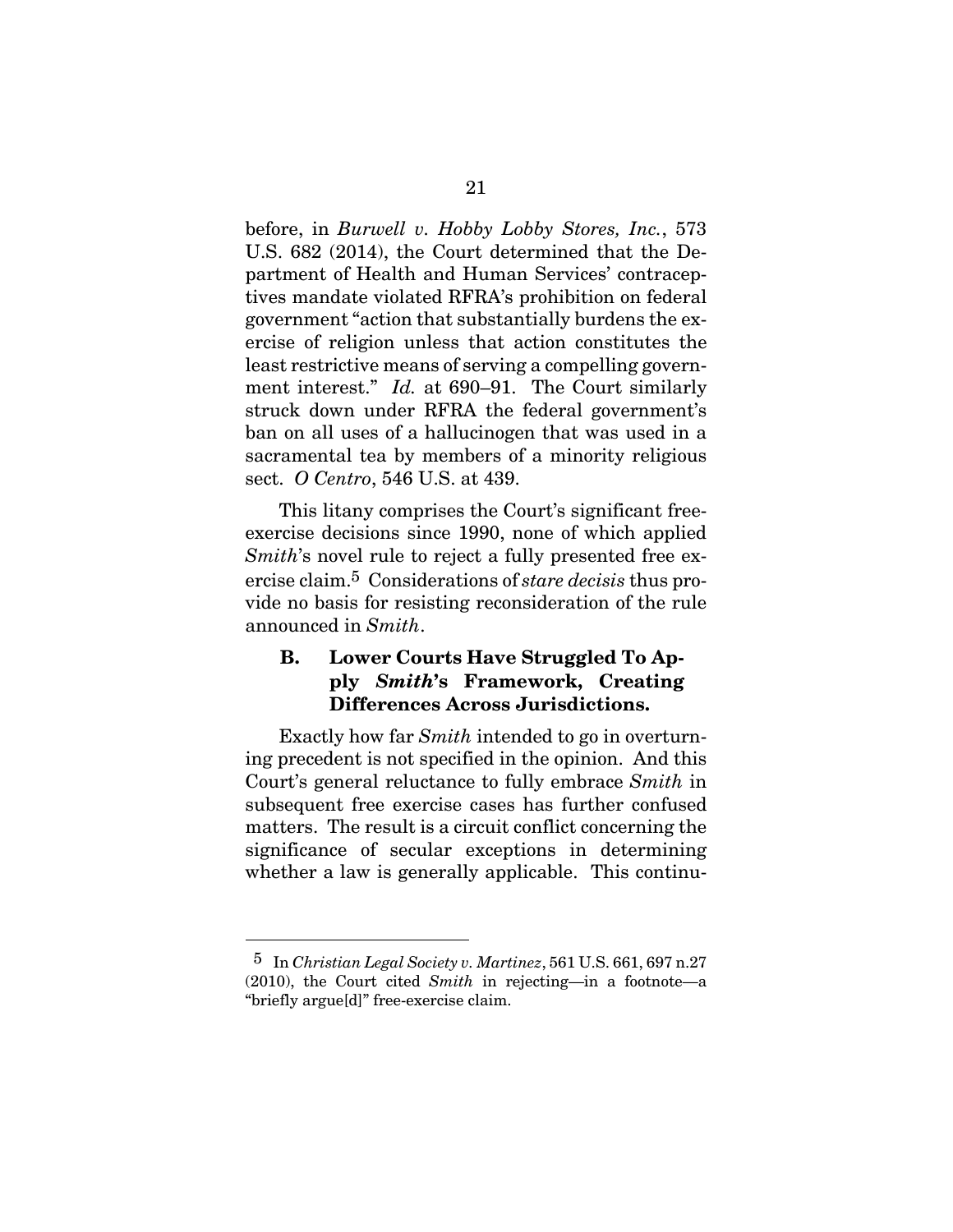ing confusion over the standards governing free exercise rights is an additional justification for reconsidering *Smith* in order to give the lower courts the clear guidance that *Smith* has failed to provide.

In *Stormans, Inc. v. Wiesman*, 794 F.3d 1064 (9th Cir. 2015), *cert. denied*, 136 S. Ct. 2433 (2016), the owner of a pharmacy and two individual pharmacists challenged a rule promulgated by the Washington Pharmacy Quality Assurance Commission. 794 F.3d at 1071. The rule required "the timely delivery of all prescription medications by licensed pharmacists," but allowed "pharmacies to deny delivery for certain business reasons." *Id.* The rule did not contain a religious exemption for owners of pharmacies who had religious objections to dispensing particular medications, such as emergency contraceptives. *Id.*

The Ninth Circuit reversed the district court's detailed findings that the rules were not neutral or generally applicable. 794 F.3d at 1074–75, 1085. As to whether the rules were neutral, the Ninth Circuit held that they were both "facially neutral" ("[b]ecause [they] make no reference to any religious practice, conduct, belief, or motivation"), and "operat[ionally] neutral" (because they "appl[y] to all prescription products"). *Id.* at 1076–79. The Court concluded that the "possibility that pharmacies whose owners object to the distribution of emergency contraception for religious reasons may be burdened disproportionately does not undermine the rules' neutrality." *Id*. at 1077.

As to whether the rules were generally applicable, the Ninth Circuit construed *Smith* as holding that individualized exemptions for secular or business rea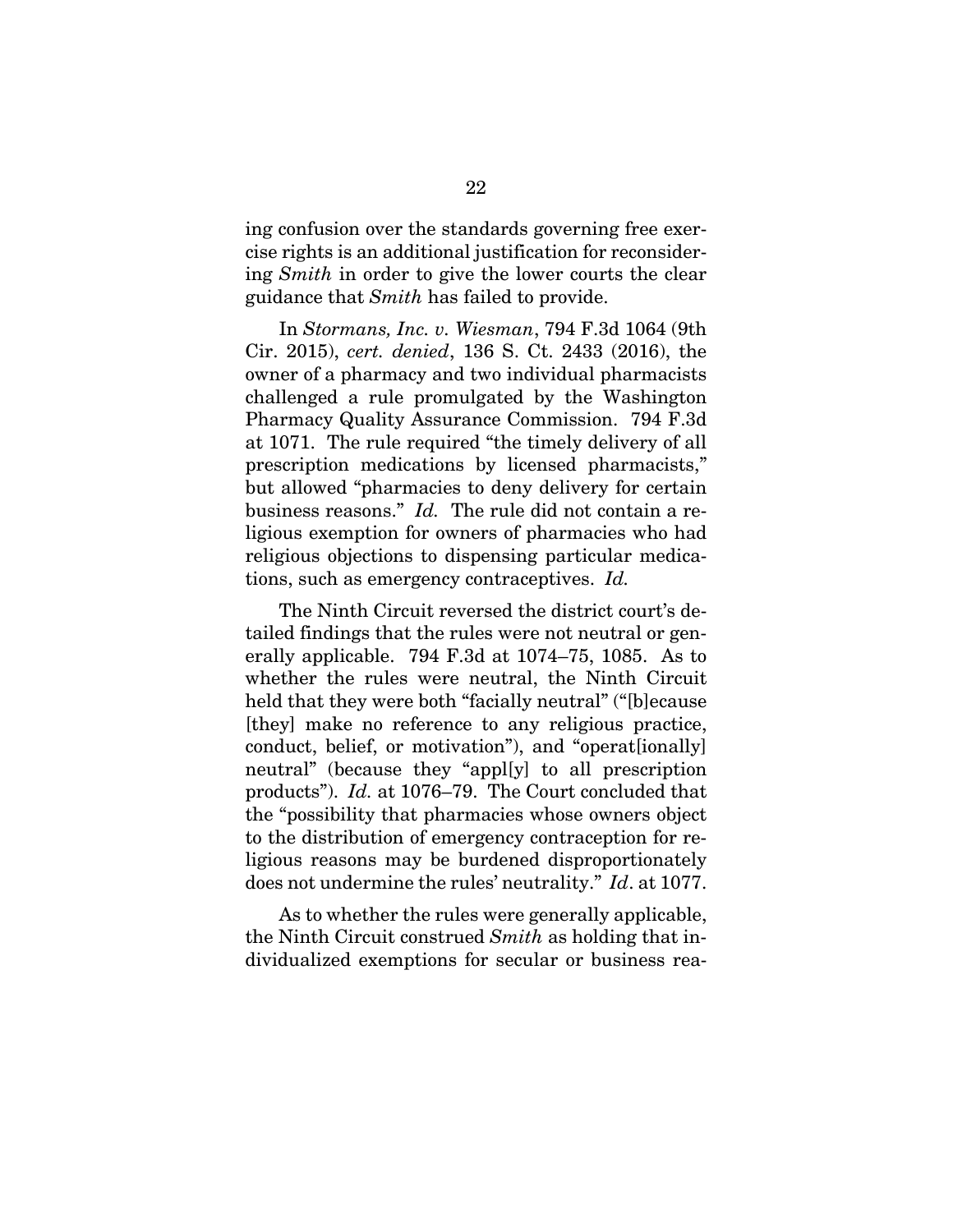sons did not necessarily mandate an exemption for religious conduct. 794 F.3d at 1081. Because the *Smith* "Court explained that the individual exemption test was 'developed in a context that lent itself to individualized governmental assessment of the reasons for the relevant conduct,'" and "because the exemptions at issue [in *Stormans*] . . . do not create a regime of unfettered discretion that would permit discriminatory treatment of religion or religiously motivated conduct," the Ninth Circuit concluded that the Commission's rules were constitutional under the Free Exercise Clause. *Id.* at 1081–82 (quoting *Smith*, 494 U.S. at 884).

The Ninth Circuit's interpretation of the *Smith* rule stands in sharp contrast to decisions of the Third, Sixth, Tenth, and Eleventh Circuits. After *Lukumi*, panels in each of those circuits have held that a law is not generally applicable when it exempts secular conduct that undermines the government's interests "in a similar or greater degree than [religious conduct] does." 508 U.S. at 543; *see Fraternal Order of Police v. City of Newark*, 170 F.3d 359 (3d Cir. 1999) (Alito, J.) (police department grooming policy that exempted beards grown for medical reasons but not for religious reasons was not generally applicable and was therefore subject to strict scrutiny); *Ward v. Polite*, 667 F.3d 727 (6th Cir. 2012) (policy that limited ability of counselors to refer clients to other counselors was not generally applicable—and therefore was subject to strict scrutiny—when it permitted referrals for secular, but not religious, reasons); *Axson-Flynn v. Johnson*, 356 F.3d 1277 (10th Cir. 2004) (discretionary system of individualized exemptions from university curricular policy was constitutionally suspect when student who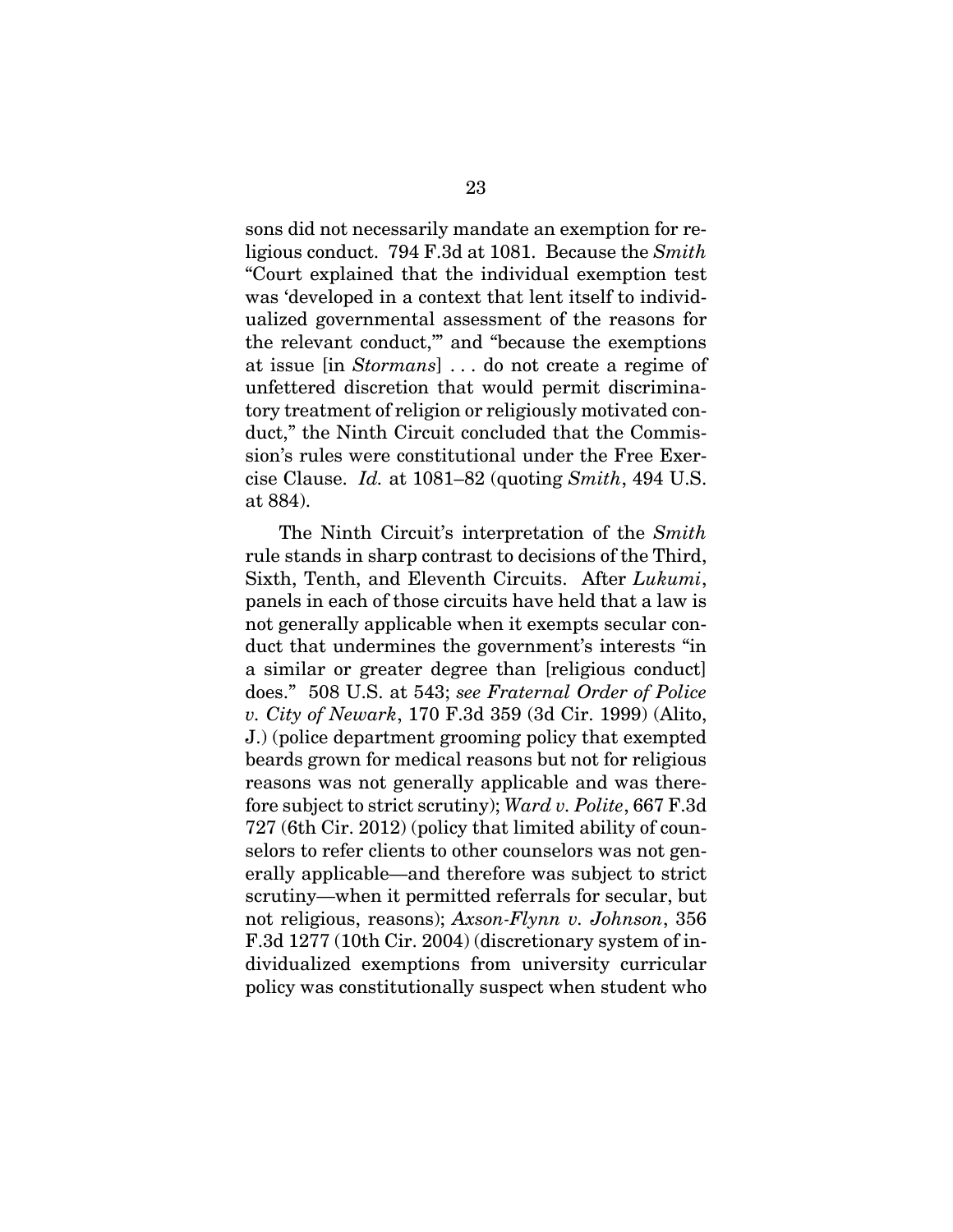objected on religious grounds to reading a script was denied exemption); *Midrash Sephardi, Inc. v. Town of Surfside*, 366 F.3d 1214 (11th Cir. 2004) (zoning code that limited uses in a business district and exempted nonprofit clubs and lodges but not religious buildings violated the principles of neutrality and general applicability).

"[T]he denial of certiorari in *Stormans* leaves a deep and wide circuit split that the Court will eventually have to resolve." Laycock & Collis, 95 Neb. L. Rev. at 15. The rights protected by the Free Exercise Clause cannot mean that "an exception-ridden policy [that] takes on the appearance and reality of a system of individualized exemptions . . . must run the gauntlet of strict scrutiny" in Michigan, *Ward*, 667 F.3d at 740, but only rational basis review in Washington, *Stormans*, 794 F.3d at 1084. Reconsideration of *Smith* would provide the opportunity to ensure that *all* religious objections are judged against a compelling-interest standard that gives effect to the substantive protection that the Framers sought to afford for free exercise rights.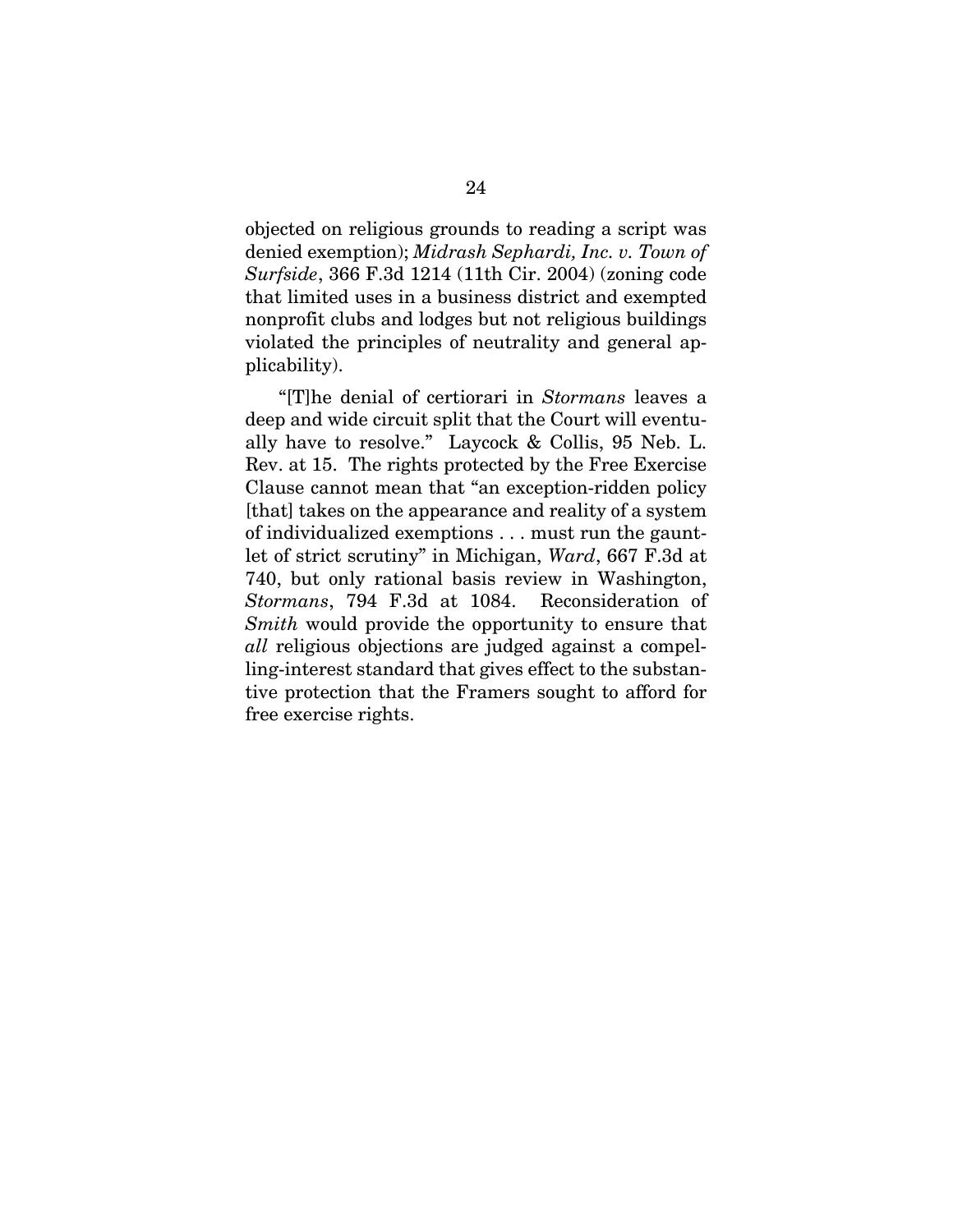### **CONCLUSION**

For the foregoing reasons, the petition for writ of certiorari should be granted.

Respectfully submitted,

THOMAS G. HUNGAR  *Counsel of Record* TRAVIS S. ANDREWS GIBSON, DUNN & CRUTCHER LLP 1050 Connecticut Avenue, N.W. Washington, D.C. 20036 (202) 955-8500 thungar@gibsondunn.com

ASHLEY E. JOHNSON GIBSON, DUNN & CRUTCHER LLP 2100 McKinney Avenue Dallas, TX 75201 *Counsel for Amici Curiae* 

August 12, 2019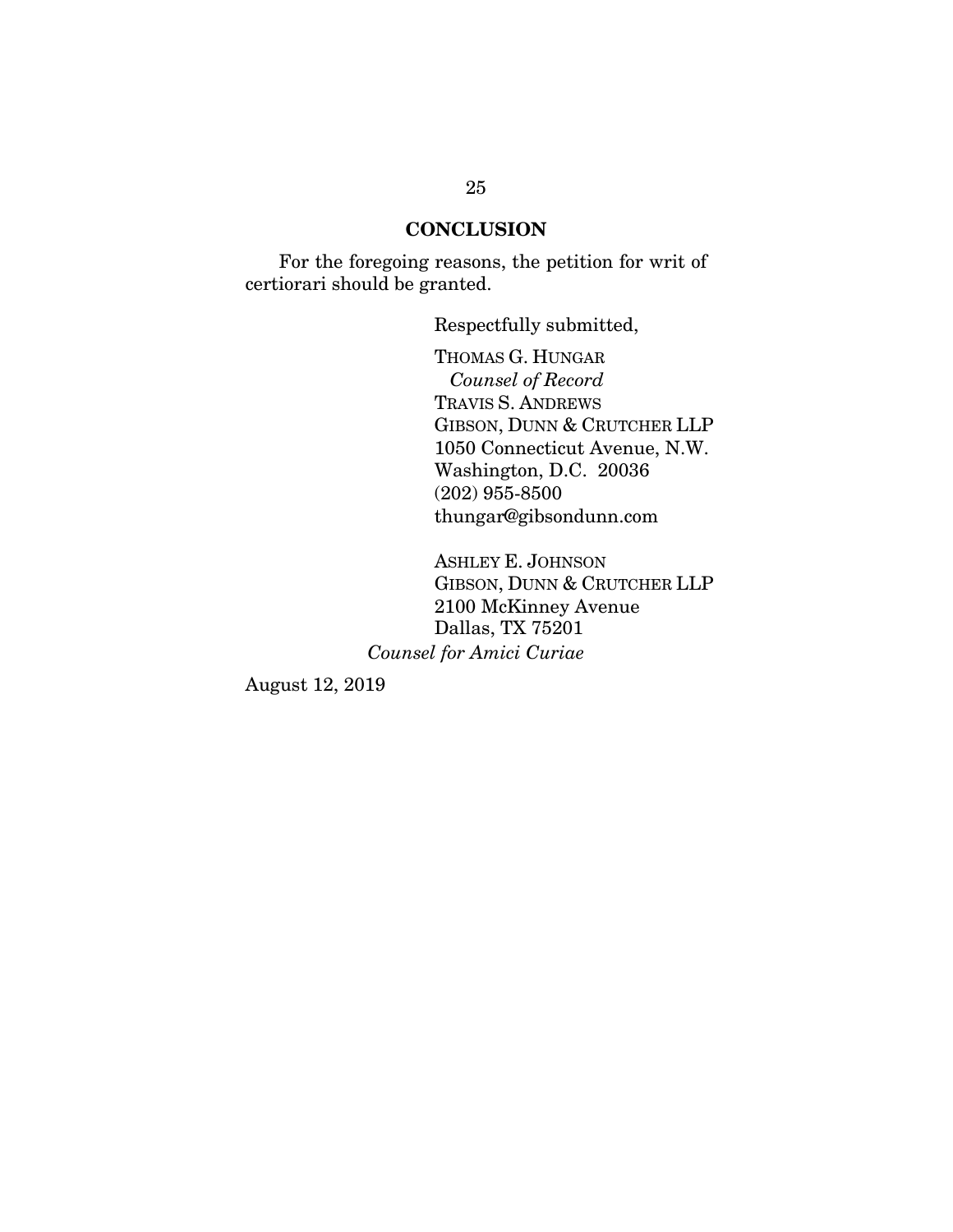### **APPENDIX: LIST OF** *AMICI CURIAE***\***

**Thomas C. Berg**, James L. Oberstar Professor of Law and Public Policy, University of St. Thomas School of Law (Minnesota)

**Nathan S. Chapman**, Associate Professor, University of Georgia School of Law

**Elizabeth Clark**, Associate Director of the International Center for Law and Religion Studies, J. Reuben Clark Law School, Brigham Young University

**Teresa Stanton Collett**, Professor of Law, University of St. Thomas School of Law (Minnesota)

**John D. Inazu**, Sally D. Danforth Distinguished Professor of Law and Religion, Washington University in St. Louis

**Douglas Laycock**, Robert E. Scott Distinguished Professor of Law, University of Virginia; Alice McKean Young Regents Chair in Law Emeritus, University of Texas

**Christopher C. Lund**, Professor of Law, Wayne State University Law School

**Michael W. McConnell**, Richard & Frances Mallery Professor, Stanford Law School; Director, Stanford Constitutional Law Center; Senior Fellow, Hoover Institution

 $\overline{a}$ 

Institutional affiliations are provided for identification purposes only. Opinions expressed are those of the individual *amici*, and not necessarily of their affiliated institutions.